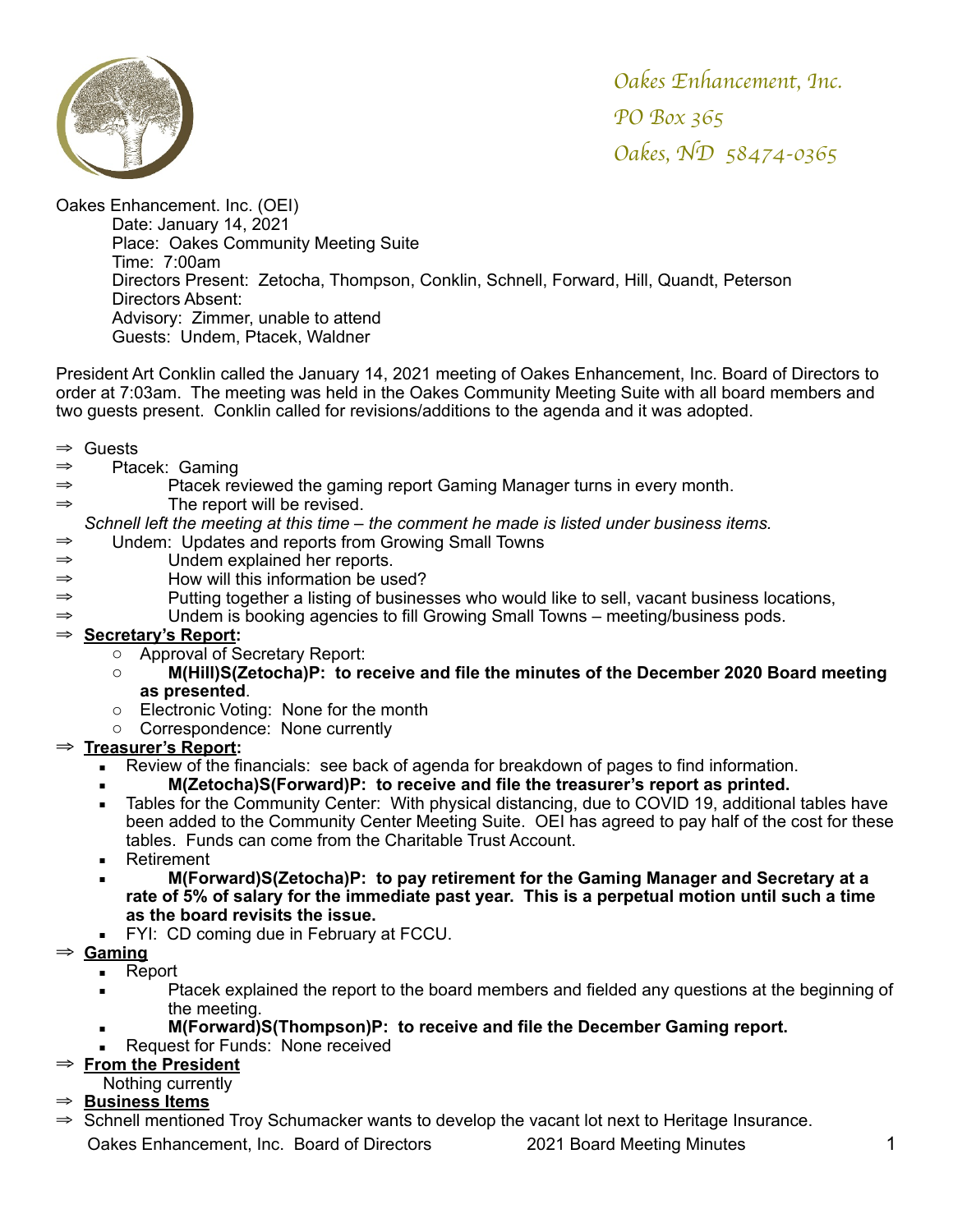- ⇒ Oakes Truck & Trailer: No updates currently
- $\Rightarrow$  BagLady Construction: To date did not submit any requests for gap financing.
- $\Rightarrow$  Annual Meeting: February 11, 2021 with the BOD meeting
- ⇒ Directorships of Schnell and Forward they are both willing to run again.
- ⇒ Former City Hall: Spaces have been rented/leased.
- ⇒ Dentist Cotter scheduled to open on March 1st.
- $\Rightarrow$  No favorable news on an optometrist. Undem should consult with Mrs. Rath.
- ⇒ Tiny Tornadoes: Peterson reporting
	- ❖ They are currently very full.
	- ❖ Roof has been redone but there were some other building issues that needed to be addressed.
	- ❖ Due to the fact they cannot find a person to take care of an after-school program, they are unable to offer this service.
- ⇒ Chamber updates: Quandt
	- ❖ Record Oakes Bucks Sales reported
	- ❖ Looking into programs for assisting businesses. OEI did COVID 19 relief grants totaling over \$51,000
	- ❖ Irrigation Days set for June 10-11-12-13, 2021.
- ⇒ Thompson reported on the merger of CHI with Essentia Health
	- $\circ$  She asked that anyone who has questions to call her to get correct up to date information.
	- o Mergers are a slow process.
- ⇒ **Ongoing business**
	- Web site
	- Other
	- **For the good of the order**
		- **Place on February Agenda:** 
			- ♦ Employee Salary
			- ♦ Mayor Zimmer
		- **Board/Annual meetings: February 11, 2021. 7am**

There being no further business the meeting adjourned.

Respectfully reported, Audrey O'Brien Secretary Oakes Enhancement, Inc. PO Box 3 Oakes, ND 58474

## **Items to keep in mind.**

- $\triangleright$  DaVita Building
- $\triangleright$  Bakery
- $\blacktriangleright$  Hollingsworth
- $\geq$  BagLady repayment (May 14, 2020- 2022)
- $>$  2021 Baseball Tournament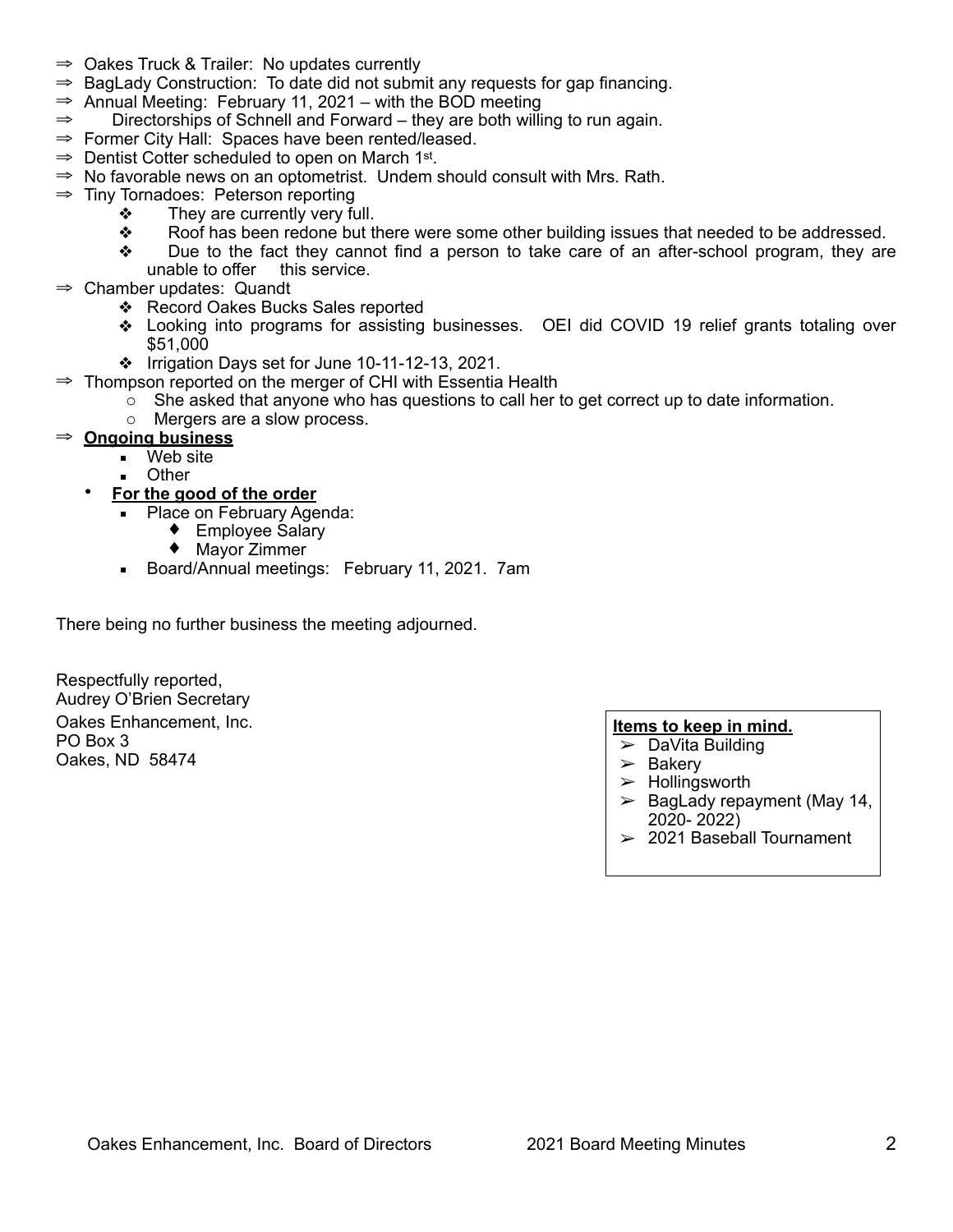

Oakes Enhancement. Inc. (OEI) BOARD MEETING Date: February 11, 2021 Place: Oakes Community Meeting Suite Time: 7:35am Directors: Peterson, Hill, Conklin, Quandt, Zetocha, Schnell, Forward, Thompson Advisory: Zimmer Guests: Mayor Zimmer, City Council President O'Brien, Chamber Executive McGill

President Conklin called the Annual Meeting of OEI to order at 7:35am on Thursday, February 11, 2021. The meeting was held at the Oakes Community Center Meeting Suite with 9 board members and 2 guests in attendance.

Guests were welcomed and thanked for attending.

- o Mayor Zimmer presented the need for updating the city siren system.
- o There are currently 5 sirens of which most are not functioning.
- o Upgrade to three sirens with battery backups
- o Approximate cost is \$43,000.
- o **M(Forward(S(Thompson)P: to donate half the cost of the sirens with funds from the Charitable Gaming Account.**
- o Undem: Growing Small Towns
- o Undem presented a sheet outlining what she is currently in the process of accomplishing and asking the board for directions to proceed.
- o Forward and Undem will look at revising funding sheets to be more specific when businesses approach OEI. Zetocha will give them some insight as to what financial items would be beneficial to include in a funding request. Businesses could then come to the meeting better prepared.
- o Some issues to be addressed, along with the above would be, accountability of where the funding is going and being used --- have other sources of funding been investigated – remembering that each case is individual and how are they meeting the needs of the community to keep people here and bring revenue in from citizens outside of Oakes.

### ⇒ **Secretary's Report:**

- o Approval of Secretary Report:
- o **M(Forward)S(Zetocha)P: to receive and file the Secretary's report.**
- o Electronic Voting: None for the month
- o Correspondence
- o Phone call from Jonda Praska of the Oakes Food Pantry stating once the door at their new location has been fixed – they will post signs as to where to leave items. They are still collecting items in the entry of the former city hall building. She also thanked OEI for allowing use of the facility.
- o FYI Former City Hall: I have set up the OtterTail Power bill to be even pay and an automatic withdrawal from the business checking account. Currently even pay will be \$193 per month.
- o There seems to be some interest in renting other spaces.

### ⇒ **Treasurer's Report:**

- Review of the annual financials done by Ptacek at the annual meeting.
	- **M(Hill)S(Forward)P: to receive and file the January Financial report**
- Housing Authority Loan status: common consensus was to leave the Housing Authority Loan as it currently sits in the financials.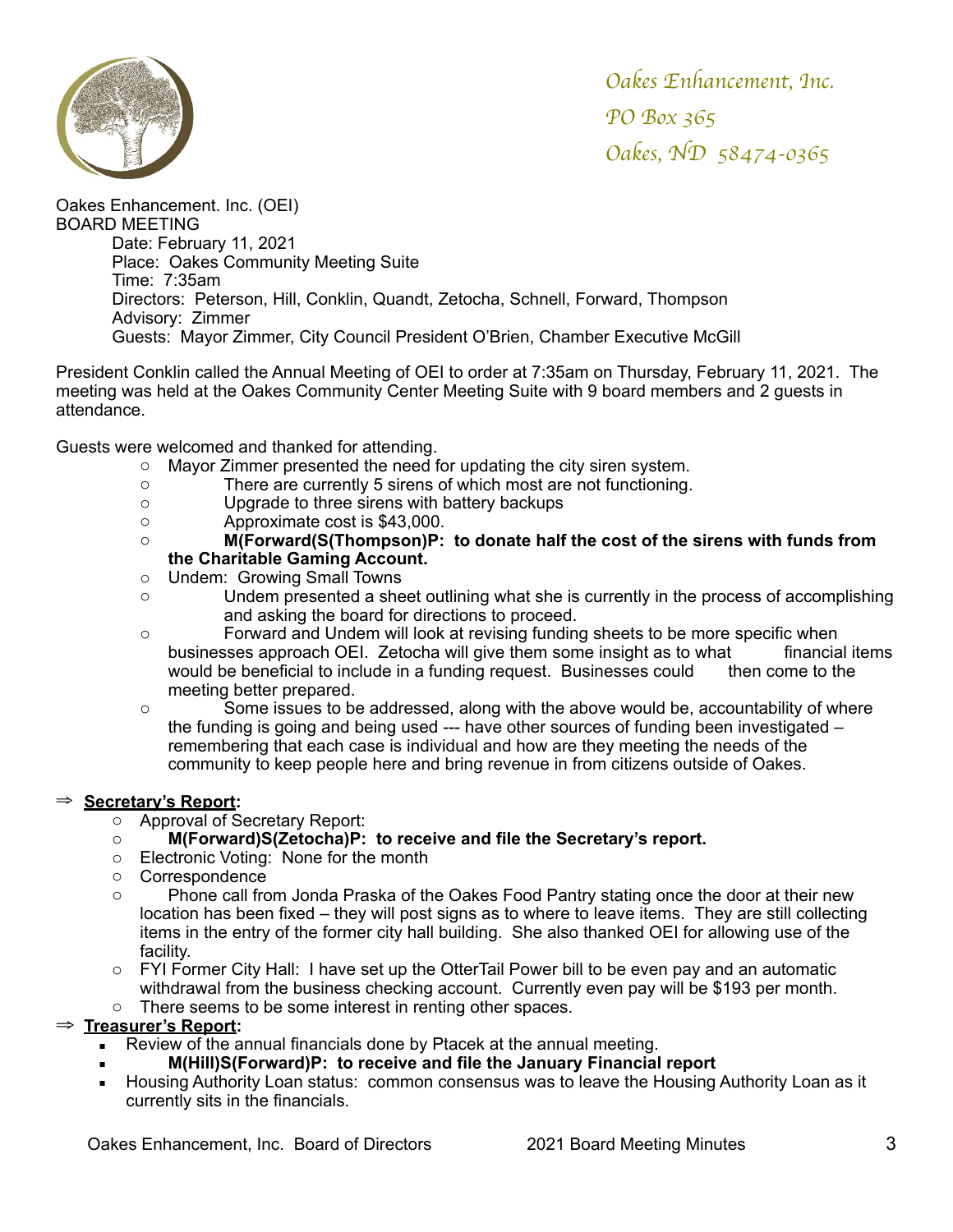- FYI: CD coming due in February at FCCU**): M(Hill)S(Thompson)P: to invest short term at 7 months.**
- **Employee salary**
- $M(Zetocha)S(Hill)P:$  to grant O'Brien a 5% increase.
- Other salaries will remain the same.
- ⇒ **Gaming**
	- Report
		- Request for Funds: Reference Zimmer
- ⇒ **From the President**

## ⇒ **Business Items**

- ⇒ Oakes Truck & Trailer: any updates? No current updates or requests for funds
- ⇒ BagLady Construction: No current updates and did not request additional funding.
- $\Rightarrow$  Former City Hall: No updates currently
- ⇒ Tiny Tornadoes: Peterson reporting
- ⇒ **M(Hill)S(Zetocha)P: to donate half the cost of the roof repair for a total of \$7500 with funds from the Charitable Trust Account. Peterson abstaining.**
- ⇒ Chamber updates: Quandt reporting
- $\Rightarrow$  The city granted \$50,000 of sales tax dollars to fund the CARES program.
- ⇒ Irrigation Day is being planned and the Chamber will be in to request funding for the celebration.

## ⇒ **Ongoing business**

- Web site
- Reference made earlier in the meeting.
- **EXECT** Should the monthly financials be posted to the web site? The annual folders will be posted.
- Other
- **For the good of the order**
	- **Election of officers for 2021**
	- **M(Forward)S(Peterson)P: to elect Art Conklin as President, Matt Hill as Vice President, and John Zetocha as Treasurer.**
	- **Signatories on OEI Accounts will be Gary Schnell, Becki Thompson, John Zetocha and Art Conklin.**
	- Board meetings: March 11, 2021. 7am

There being no further business the meeting adjourned at 8:25am.

Respectfully reported, Audrey O'Brien Secretary Oakes Enhancement, Inc. PO Box 3 Oakes, ND 58474

### **Items to keep in mind.**

- ➢ DaVita Building
	- $>$  Bakery
	- $>$  Hollingsworth
	- $\triangleright$  BagLady repayment (May 14, 2020- 2022)
	- $>$  2021 Baseball Tournament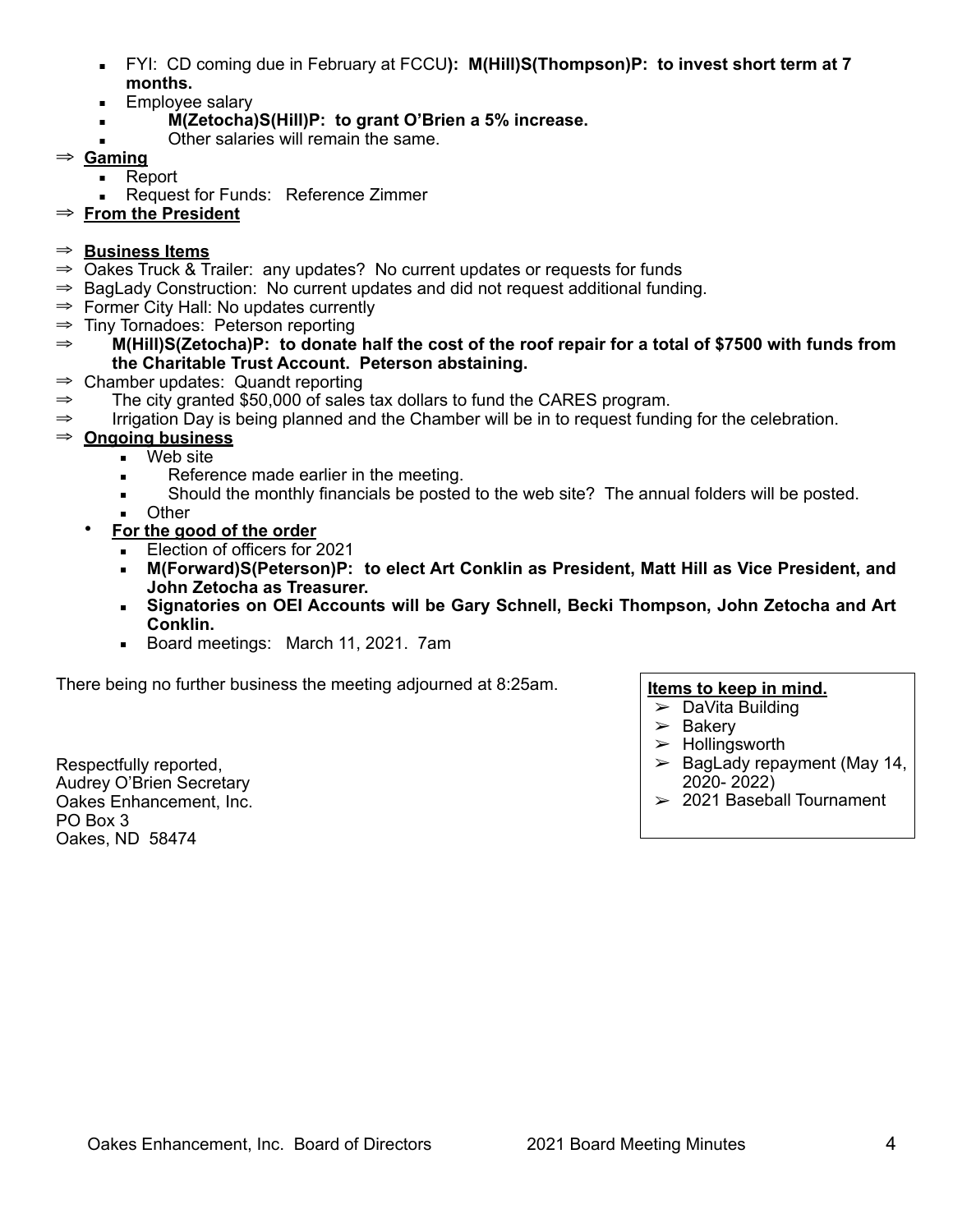

Oakes Enhancement, Inc, (OEI) Date: March 11, 2021 Time: 7am Place: Oakes Community Center Meeting Suite Directors Present: Conklin, Hill, Zetocha, Peterson, Schnell, Directors Absent: Quandt, Thompson, Forward Advisory Present: Zimmer Guests: Undem and Jeff Hoff

President Art Conklin called the March 11, 2021 meeting of the OEI Board of Directors to order at 7:02 am. The meeting was held at the Oakes Community Center Meeting Suite with 5 board members one guest and two advisory members present. The agenda was adopted as presented.

- ⇒ Guests
- ⇒ Jeff Hoff from Otter Tail Power
- ⇒ Otter Tail would like for a representative to become a member of the board.
- ⇒ **M(Schnell)S(Zetocha)P; to approve having a representative of Otter Tail as**

### **part of the OEI Board going forward in an advisory, non-voting capacity.**

- ⇒ Undem
- ⇒ Undem gave her report in oral and written form.
- Revised BUMP and Resources Application forms were distributed. Meeting held with Undem, Forward and Hill
- ⇒ Devise an application for students with counselor approval.
- ⇒ Project applications should be at the front end of the project instead of at the end or mid-way through.
- ⇒ Some additional tweaking will be done to the documents presented.

### ⇒ **Secretary's Report:**

- o **M(Hill)S(Schnell)P: to receive and file the minutes of the February Board and Annual Meetings.**
- o Electronic Voting: None for the month
- o Correspondence:
	- o Thank you from Tornado Stop for the BUMP program grant.
- ⇒ **Treasurer's Report:** 
	- **E** Housing Authority Loan status
	- Zimmer did report there is some interest in the facility.
	- **EXEL** Bank of ND payment made on General Irrigation one installment remains.
	- **M(Schnell)S(Hill)P: to receive and file the financial documents as presented.**

#### ⇒ **Gaming**

- **M(Zetocha)S(Peterson)P: to receive and file the gaming report as printed.**
- Request for Funds: None currently
- **■** Update on the Sirens
	- Since receiving the funds  $-$  a grant opportunity came up and is being researched by the city.

## ⇒ **From the President**

- Conklin, in consultation with Mrs. Rath, reported there is interest in purchasing the business. Sanford and other parties are looking at making the Oakes Optometrist office a branch.
- Troy Schumacher is looking at opening a laundromat in the vacant lot in the 400 block of Main. Undem will visit with him.
- The purchase of CHI by Essentia is continuing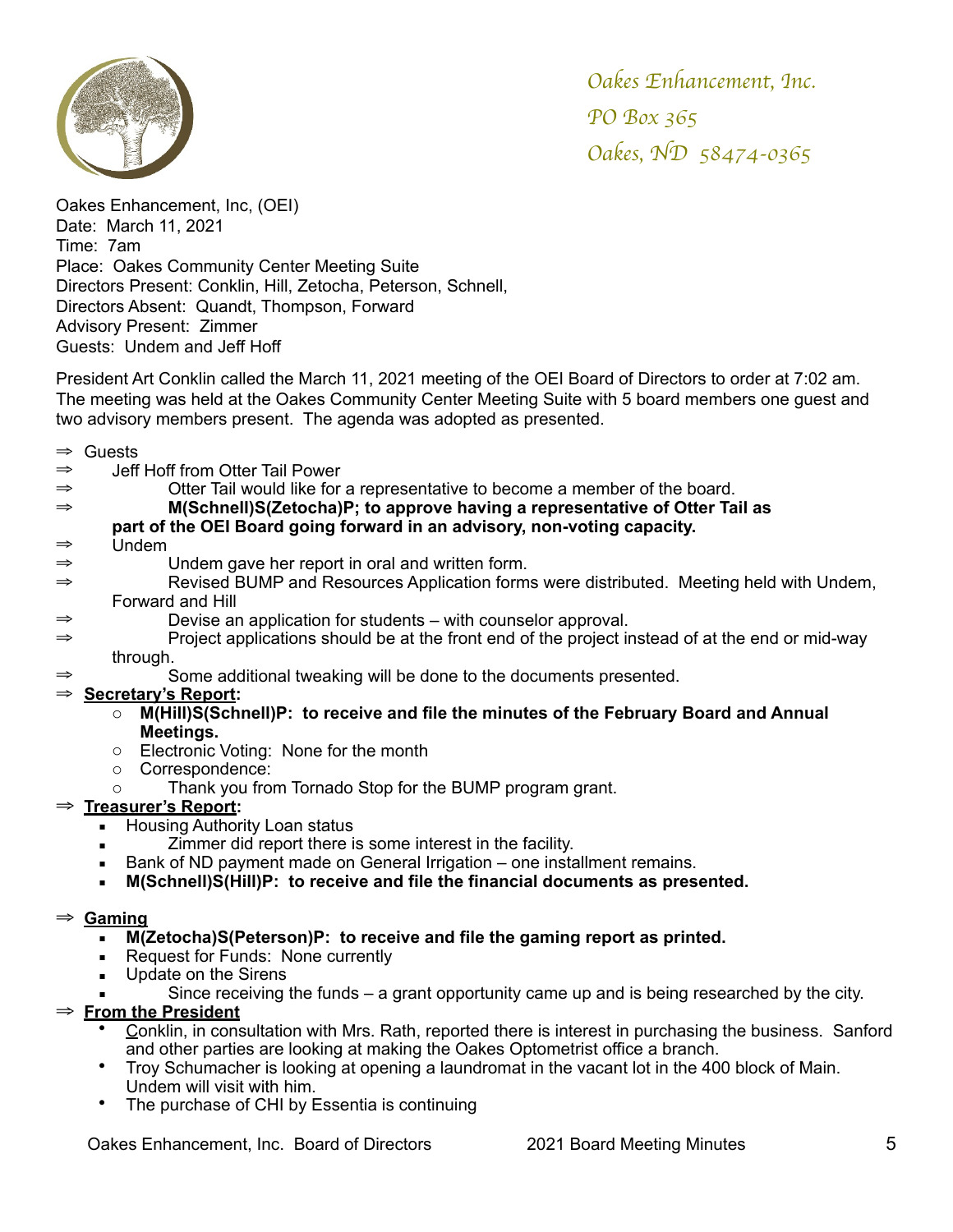### ⇒ **Business Items**

- ⇒ Gordon Brummund Proposal
- ⇒ Undem will visit with Brummund and clarify what OEI expects to see from him.
- ⇒ **M(Hill)S(Schnell)P: Brummund should complete, in detail, the newly revised business application form– submit a business plan to OEI noting OEI would prefer working with a lead lender (who would have the business plan). Clarification is needed move forward.**
- ⇒ Some additional points brought forward: Where will this operation take place, need a copy of a license to grow Hemp, would need quality control inspection.
- ⇒ Oakes Truck & Trailer: No updates currently
- ⇒ BagLady Construction: No updates currently
- ⇒ Former City Hall: Maintains two renters
- ⇒ Tiny Tornadoes:
- ⇒ Until March 15th they are closed due to COVID 19. PPP plan has allowed them to pay staff.
- ⇒ Planning a fund raiser for new playground equipment
- ⇒ Approximately 40 are enrolled.
- $\Rightarrow$  Chamber updates
- ⇒ Cares Program
- $\Rightarrow$  \$5,000 has been given out.
- ⇒ Irrigation Days
- ⇒ Planning continues.

## ⇒ **Ongoing business**

- Web site
- **D**ther
- **For the good of the order**
	- **Board meetings: April 8, 2021. 7am**

There being no further business the meeting adjourned at 7:55am.

### **Items to keep in mind.**

- $\triangleright$  DaVita Building
- $\blacktriangleright$  Bakery
- $\blacktriangleright$  Hollingsworth
- $\geq$  BagLady repayment (May 14, 2020- 2022)
- $>$  2021 Baseball Tournament

Respectfully reported,

Audrey O'Brien, Secretary Oakes Enhancement, Inc. PO Box 365 Oakes, ND 58474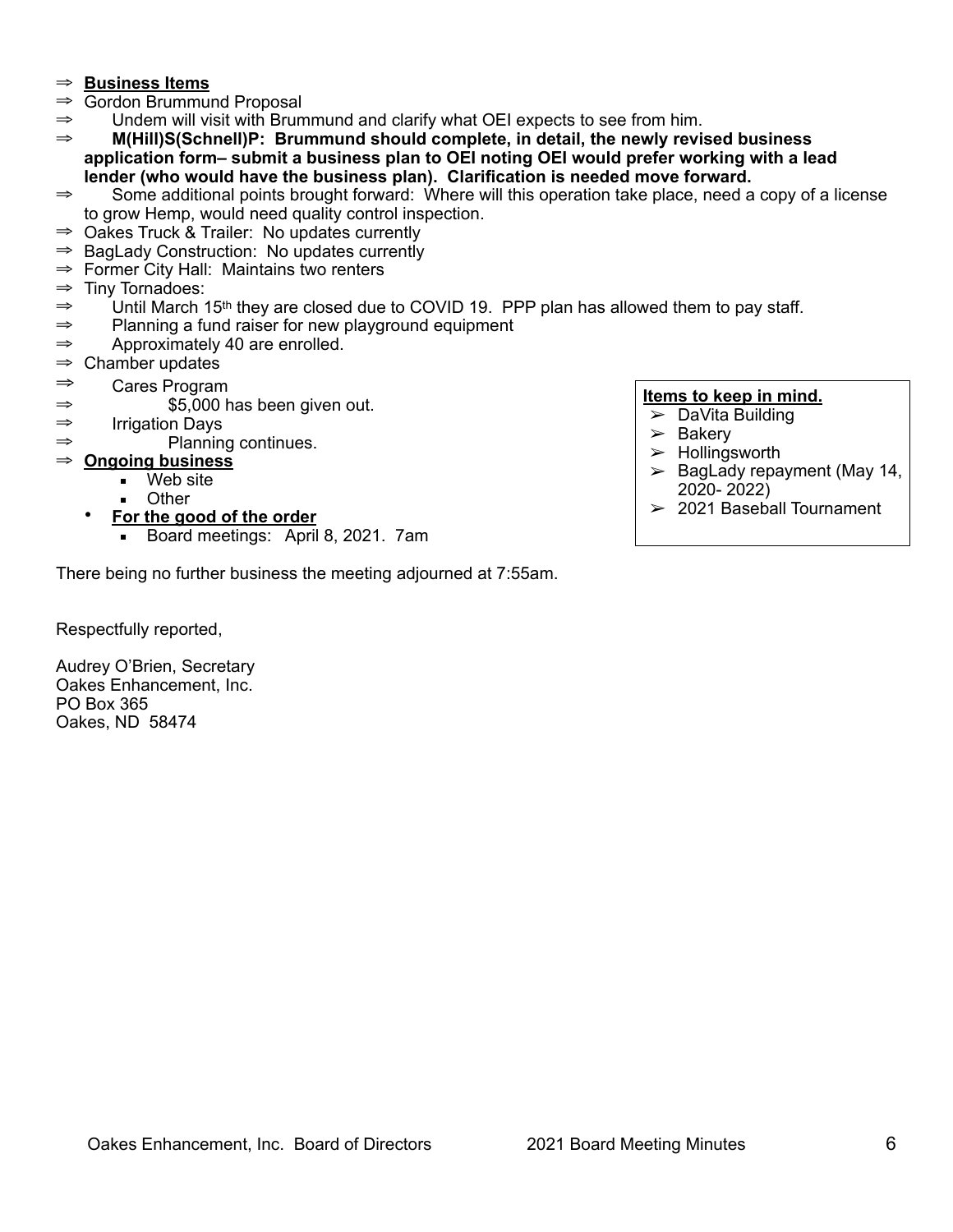

Oakes Enhancement, Inc. (OEI) Date: April 8, 2021 Time: 7am Place: Oakes Community Center Meeting Suite Attendance: Directors Present: Conklin, Hill, Zetocha, Peterson, Quandt, Schnell, Attendance: Directors Absent: Thompson, Forward Advisory: Hoff, Undem, (Zimmer was unable to attend) Guests: Patricia Bergh (Good Sam), Shawn Ulmer (or Gary Schnell for Ulmer), McGill

President Art Conklin called the April 8, 2021 meeting of the OEI Board of Directors to order at 7:00am. The meeting was held at the Oakes Community Center Meeting Suite with six directors and four guests present. Conklin thanked everyone for coming, welcomed guests, and called on Patricia (Patty) Bergh to update the group on the status of the Good Samaritan Center.

### **Guests/Advisory**

⇒ Bergh

Patricia (Patty) Bergh is the new director of the Good Samaritan Center in Oakes. Good Sam is merging with Sanford which will take time to complete. Bergh said they would not be relinquishing beds. Push for all single habitation rooms Census is mid 40's with a capacity of 59. Lost 14 to COVID 19

### ⇒ Ulmer/Schnell

Schnell reporting: Ulmer would like to use the parking lot behind the Angry Beaver to host a street dance during Irrigation Days. Schnell is encouraging him to purchase the lot as an investment to the business. Price is negotiable.

#### ⇒ Undem

 Report: Undem explained her two reports: work done and available businesses/lots for sale or lease

 Updated application documents: the documents were reviewed, and she will improve with the thoughts shared at the meeting.

### ⇒ **Secretary's Report:**

- o Approval of Secretary Report**: MM(Schnell)S(Hill): to receive and file the minutes of the March meeting as presented.**
- o Electronic Voting: None at this time
- o Correspondence: None at this time

### ⇒ **Treasurer's Report:**

- Approval of Financial report: **MM(Schnell)S(Zetocha)P: to receive and file the report.**
- Other
- ⇒ **Gaming**
	- Report: **M(Hill)S(Schnell): to receive and file the March gaming report**
	- Request for Funds:
	- Oakes Area Chamber of Commerce The Chamber is requesting funds for Irrigation Days 2021 Request tabled until after the City Council meeting
	- Update on the Sirens
	- In consultation with City Auditor Johnson more proof of support is needed from OEI (more than the actual check) stating their support of this project. Minutes of the meeting where it was acted upon were forwarded.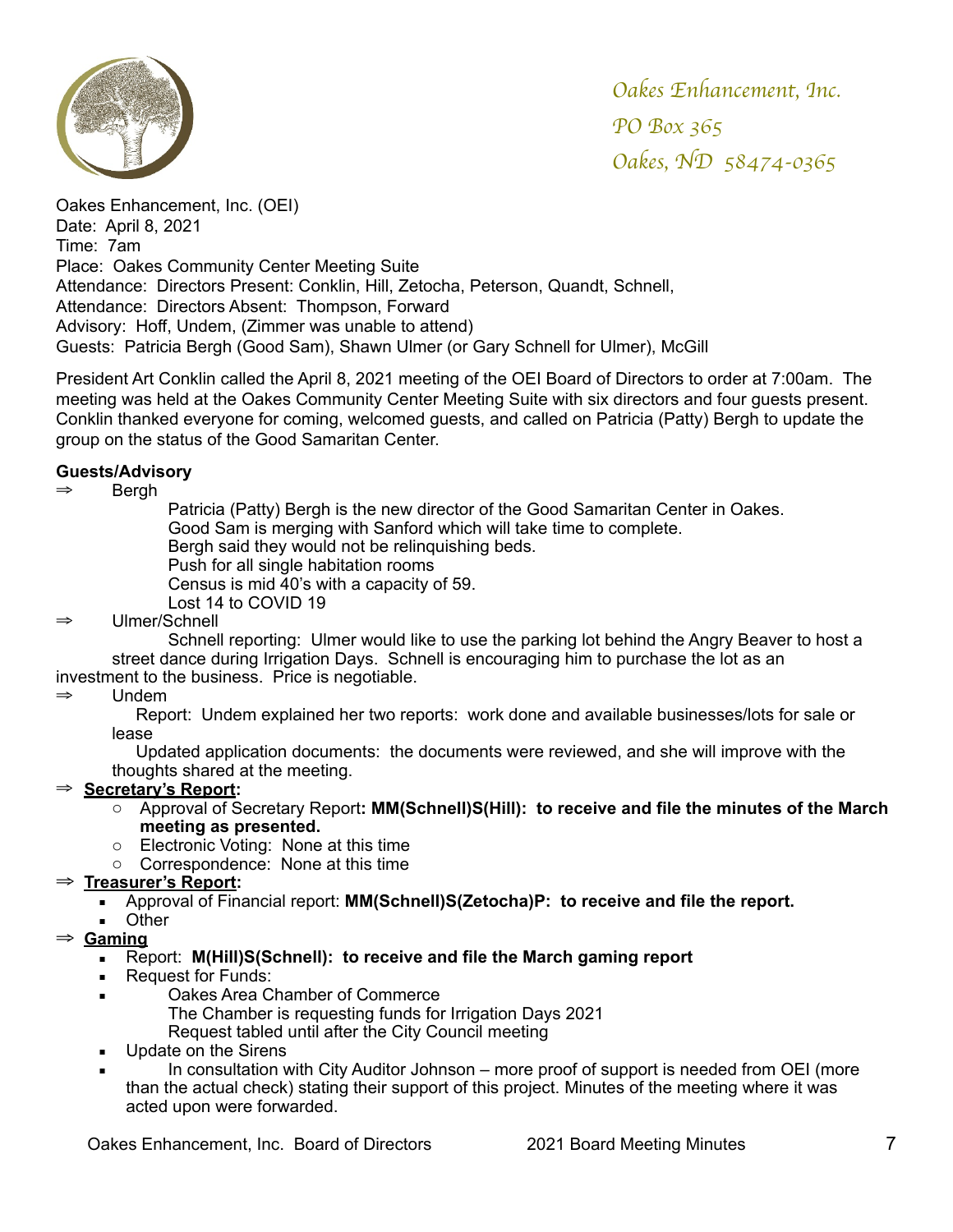### ⇒ **From the President**

- o Helgerson proposal for leasing space at City Hall: withdrawn
	- Rath: Interest in the business but no movement forward at this time
	- Schumacker: Lot he is interested in will be put up for bid sale by the City.
	- CHI: Progress continues on the merger and a naming of the Oakes facility should be soon

### ⇒ **Business Items**

- ⇒ Gordon Brummund Proposal: No further information
- ⇒ Oakes Truck & Trailer: Moving forward- have not requested approved funds.
- ⇒ BagLady Construction: Will be paying back soon.
- ⇒ Former City Hall: no other movement
- ⇒ Tiny Tornadoes: All is going well. There will be some staffing changes which are always difficult.
- ⇒ Chamber updates

Cares Program: This worked will in Oakes. Thanks to McGill for managing the program.

Irrigation Days: See request for funds above.

### ⇒ **BUMP requests**

⇒ Growing Small Towns has requested BUMP funding for an exterior and interior project at 510 Main. Both projects would qualify for the max budget amount.

Growing Small Towns is a 501©3 so the request is from gaming funds (it may not qualify) **M(Zetocha)S(Peterson)P: to fund both interior and exterior projects under the BUMP guidelines using Gaming Trust Funds if possible.** 

### ⇒ **Ongoing business**

- Web site
- **D**ther
- **For the good of the order**
	- **Board meeting: May 13, 2021. 7am**

There being no further business the meeting adjourned at 8:25am.

Respectfully reported,

Audrey O'Brien, Secretary Oakes Enhancement, Inc, PO Box 365 Oakes, ND 58474

#### **Items to keep in mind.**

- $\triangleright$  DaVita Building
- $\geq$  Bakery
- $\blacktriangleright$  Hollingsworth
- $\geq$  BagLady repayment (May 14, 2020- 2022)
- $\geq$  2021 Baseball Tournament
- ➢ **Vculek Lease** needed in December.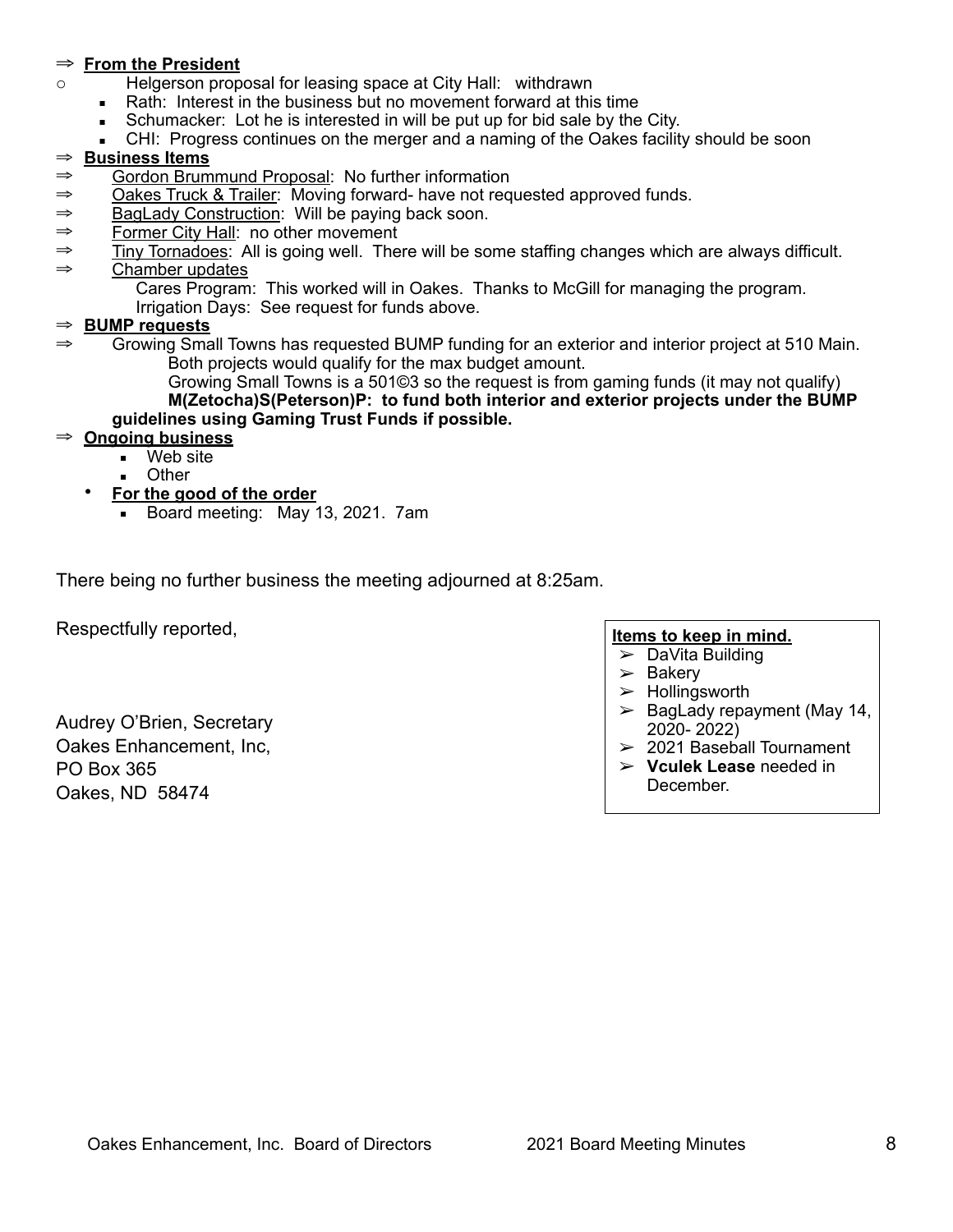

Oakes Enhancement, Inc. (OEI)

# **Special Meeting**

Date: Thursday, April 22, 2021 Time: 7:45am Place: Starion Financial in Oakes, ND Directors Present: Conklin, Hill, Zetocha, Peterson, Thompson, Schnell, Forward, Quandt

President Art Conklin called the Special Meeting of the OEI Board of Directors to order at 7:45am. The meeting was held in the Starion Lobby with all board members in attendance. The item of business was discussion and voting on the Irrigation Days Funding request from the Oakes Area Chamber of Commerce.

In electronic voting – a motion was made to fund \$15,000 of the requested funds. The motion died for lack of a second.

Discussion on the proposed budget took place and Quandt (Oakes Area Chamber of Commerce President) fielded all questions.

**M(Schnell)S(Zetocha)P with Quandt abstaining from voting: to match the City of Oakes grant of \$10,000 to the Oakes Area Chamber of Commerce for 2021 Irrigation Days.** This is to be a one time ask for this special year. Note: Irrigation Days was cancelled last year due to COVID 19 and a boost is needed to assist the various organizations and activities enabling them to offer events in 2021. Grant dollars are to come from the Charitable Trust in accordance with the Attorney Generals office.

There being no further business the meeting adjourned at 8:05am.

Respectfully reported,

Audrey O'Brien, Secretary Oakes Enhancement, Inc. PO Box 365 Oakes, ND 58474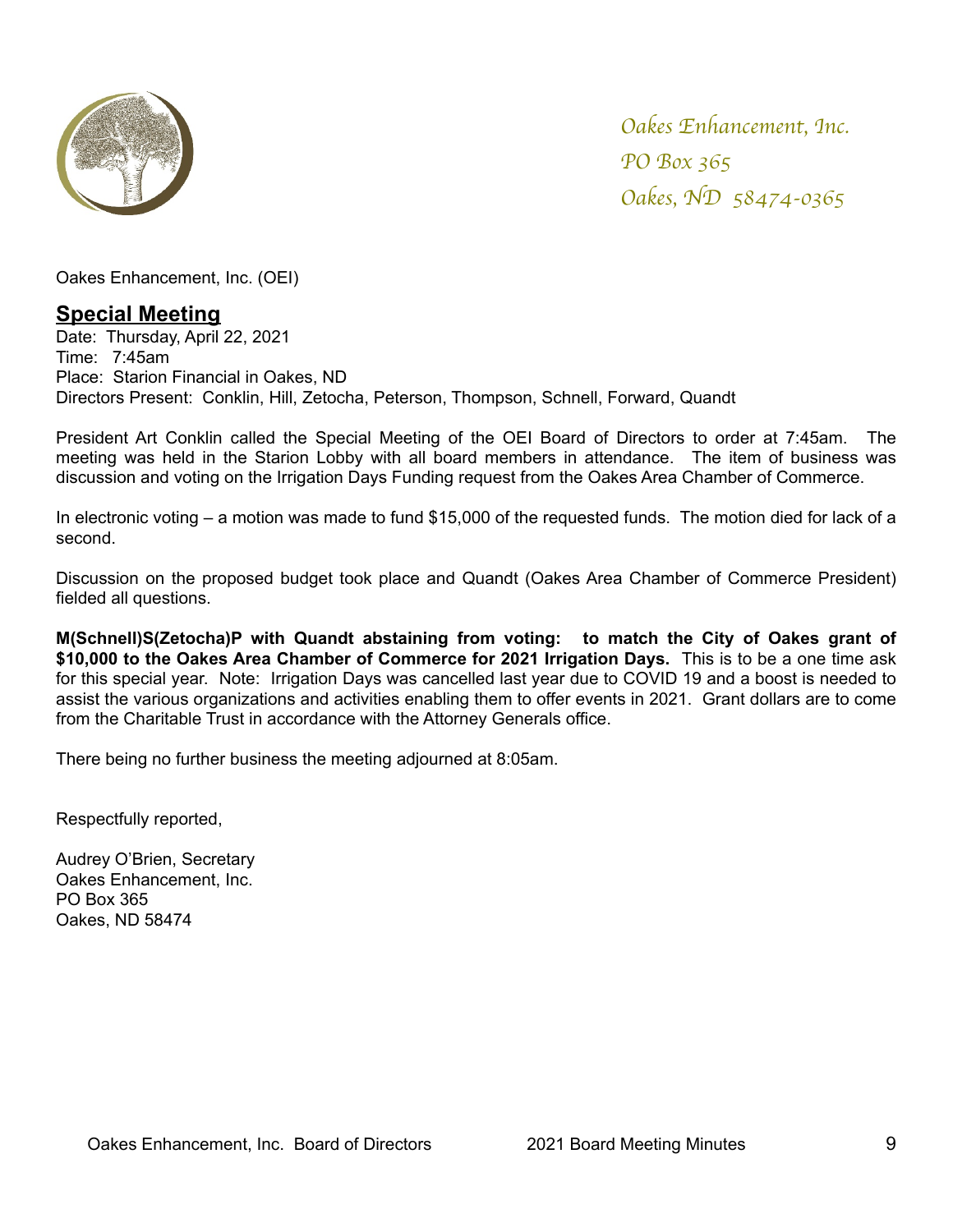

Oakes Enhancement, Inc, (OEI) Date: May 13, 2021 Time: 7am Place: Oakes Community Center Meeting Suite Directors Present: Conklin, Hill, Zetocha, Peterson, Thompson, Quandt, Schnell, Directors Absent: Forward Advisory Present: Hoff, Undem Guests: Matt O'Brien

President Art Conklin called the May 13, 2021, meeting of the OEI Board of Directors to order at 7am. The meeting was held at the Oakes Community Center Meeting Suite with seven board members, one guest, and two advisory members present.

### Guests/Advisory

## ⇒ **Matt O'Brien and Conklin**

- ⇒ O'Brien and Conklin discussed a Student Resource Officer for the Oakes Public School
- $\Rightarrow$  This has happened in the past and would like to be implemented going forward.
- $\Rightarrow$  Start up costs and funding are issues. They will apply for grants but do not want the position to be dependent upon grant dollars as they want the position sustainable.
- ⇒ Outfitting the officer is the primary concern at this time. Recommended officer for this position would be Jeremy Sitzler.
- ⇒ **M(Hill)S(Thompson)P: to approve the funding request of \$26,000 for the School Resource Officer contingent upon approval of the school – (Voting at the June meeting). Funds from the Charitable Gaming Trust.**

### ⇒ **Undem**

- ⇒ Property listing contact will be Growing Small Towns--Undem
- ⇒ See Undem report for additional items covered.
- NOTES: Art and Flowers building is for sale. Northside Treats and Eats is operational but would like to sell.

### ⇒ **Secretary's Report:**

- o Approval of Secretary Report: **MM(Schnell)S(Hill)P: to receive and file the minutes of the April 8th and 22nd meetings.**
- o Electronic Voting: None currently
- o Correspondence: Sent letters/notes to Patty Bergh, Hollingsworth, Oakes Area C of C

## ⇒ **Treasurer's Report:**

- Approval of Financial report: **M(Schnell)S(Zetocha)P: to receive and file the financials as presented.**
- **CD at FCCU:** Due on the 22<sup>nd</sup> guidance was to invest around 12 months for the best rate at the time.
- Other

## ⇒ **Gaming**

- Report: **M(Zetocha)S(Schnell)P: to receive and file the report as printed.**
- Adding machines at the Last Shot
- Request from Lacey Roberts (she did discuss with the gaming manager)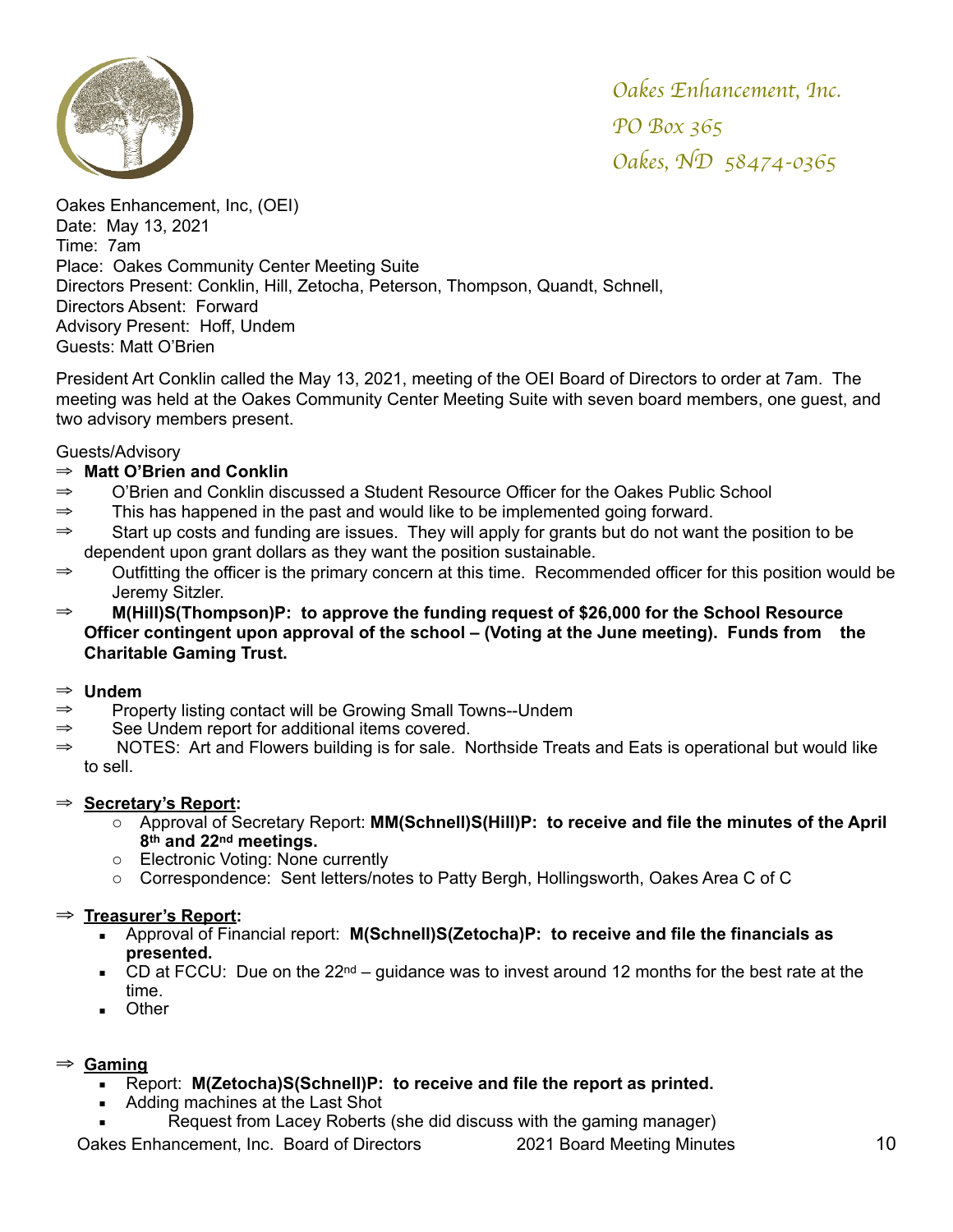- **M(Schnell)S(Hill)P: to honor the request to install 2 additional machines providing there is no cost for the equipment.**
- Request for Funds:
- **Dickey County Fair: M(Thompson)S(Schnell)P: to donate \$500 with funds from the Charitable Gaming Account**
- **Dickey County Relay for Life: M(Schnell)S(Zetocha)P: to donate \$100 with funds from the Charitable Gaming Account**
- Update on the Sirens: the grant was approved and when a bill arrives at the city, they will contact OEI for the amount agreed upon which was half.

## ⇒ **From the President**

- Rath: Optometrist: upbeat on the sale things are looking good but still a ways to go.
- **EXECT:** Laundromat: Troy is hopeful this will happen.
- Dental Building: Waiting for a Small Business Loan to come through.
- **EXECT:** Four areas that need to be addressed: Roof, Sandblast & paint exterior, ADA compliant ramp to the front door, and signage.
- **Example 3** A proposal needs to be brought forth.
- **Eormer City Hall Building: ceiling falling down and has been repaired.**
- Fire Department Building: Remember the \$100,000 commitment to this project.

## ⇒ **Business Items**

- Gordon Brummund Proposal: Undem contacted but no reply.
- Oakes Truck & Trailer: moving forward.
- BagLady Construction: no updates
- CHI: Business as usual, talks continue on the merger
- Parking Lot behind the Beaver: no updates
- Tiny Tornadoes
- Director Sarah Neer has resigned.
- One lead was given: Jodi Bosse.
- Chamber updates
- Irrigation Days is their focus.
- Employment issues
	- This is a topic the chamber will address following Irrigation Days.

## ⇒ **Ongoing/Additional business**

- **Dollar General**
- **EXECT** Schnell has been visiting with their regional manager and problems at this location are seemingly being handled and things should improve soon.
- **EXEDENT CORRES Housing Authority: Schnell reporting**
- **M(Zetocha)S(Hill)P (with Schnell abstaining from voting): to accept payment on the loan of \$15,000 and cancel the remaining debt.**
- **JDA: Schnell reporting**
- **EXECUTE:** Thoughts to put on a Job Fair.
- From Karla Hoelscher former Job Service ND Employee in Oakes suggested not to rush into anything but plan carefully.
- **EXECUTE:** Perhaps in the fall
- **For the good of the order**
	- Invitation to the school **TURF Grand Opening on Monday, May 17th** 4-6pm A photo with OEI Board Members will take place at **5pm.** Please try to attend and plan to be in the photo
	- **Board meeting: June 10, 2021. 7am**

There being no further business the meeting adjourned at 8:10am.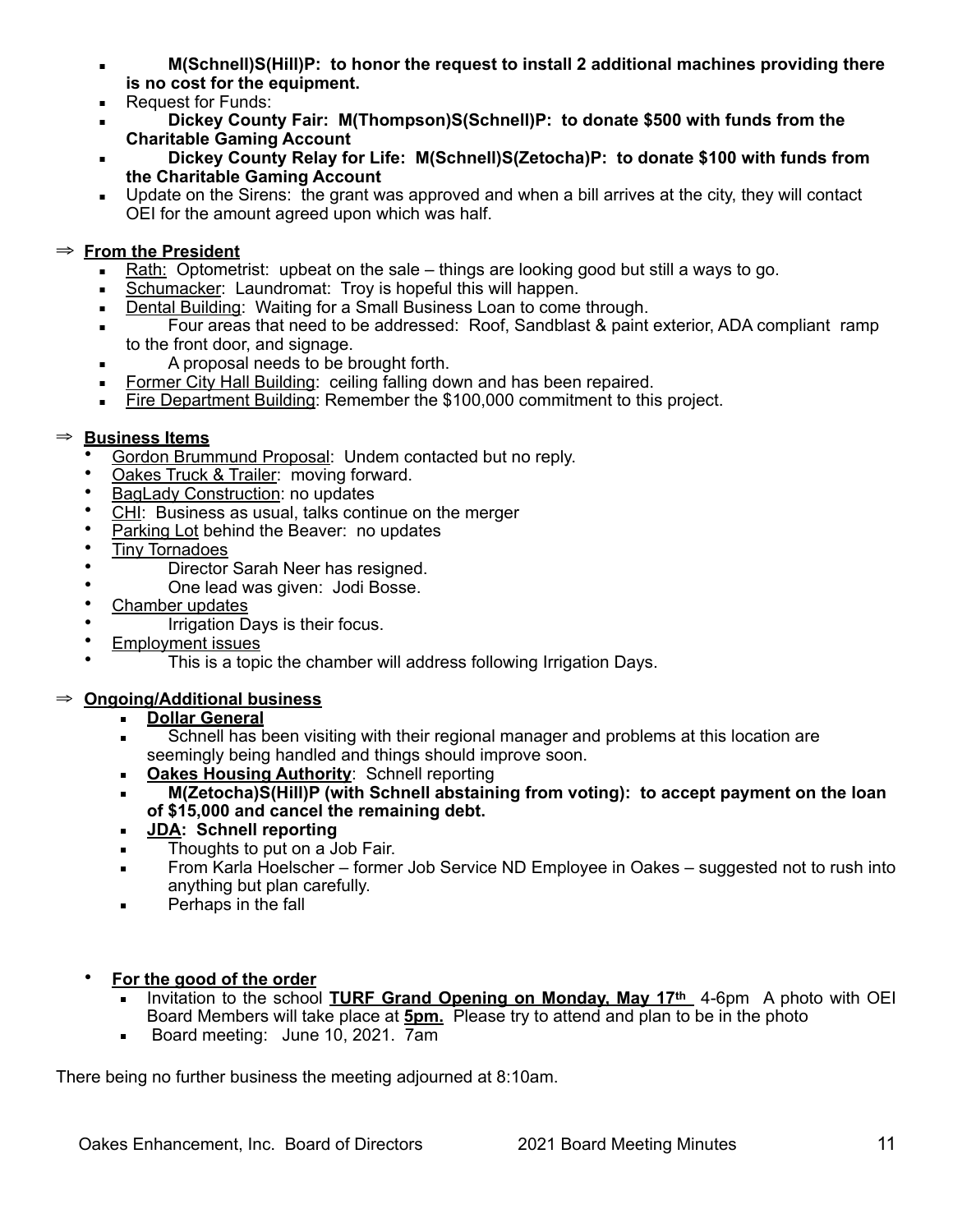Audrey O'Brien, Secretary Oakes Enhancement, Inc, PO Box 365 Oakes, ND 58474

## **Items to keep in mind.**

- ➢ DaVita Building
- $>$  Bakery
- $>$  Hollingsworth
- $\geq$  BagLady repayment (May 14, 2020- 2022)
- $\geq$  2021 Baseball Tournament
- ➢ **Vculek Lease** needed in December.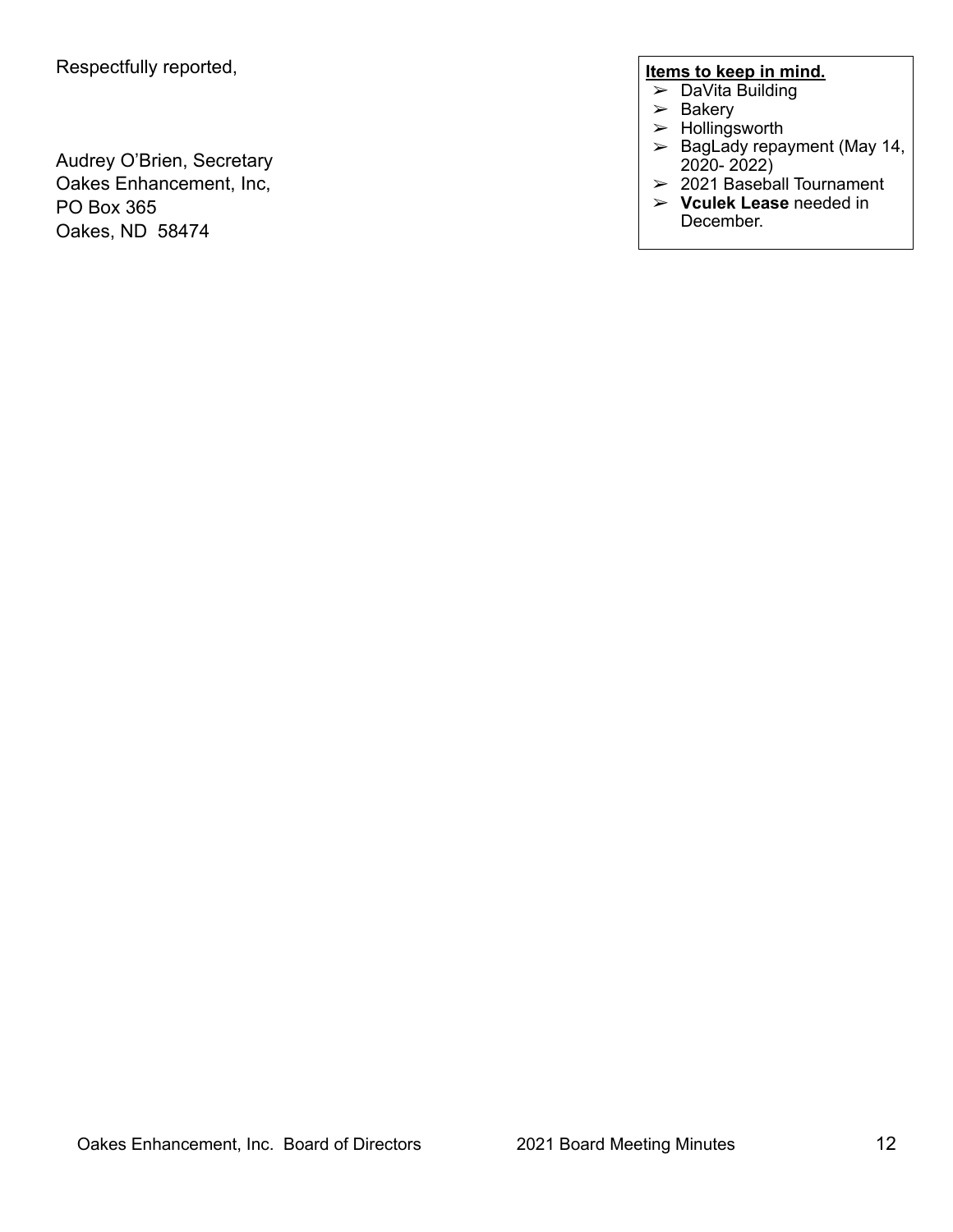

Oakes Enhancement, Inc, (OEI) Date: June 10, 2021 Time: 7am Place: Oakes Community Center Meeting Suite Directors Present: Hill, Zetocha, Peterson, Quandt, Schnell, Forward Directors Absent: Conklin and Thompson Advisory Present: Undem Guests: Robert Hernandez-Waite – DBA AHR Construction

Vice President Matt Hill called the June 10, 2021, meeting of the OEI Board of Directors to order at 7am. The meeting was held at the Oakes Community Center Meeting Suite with six board members, one guest, and one advisory member present.

### Guests/Advisory

- ⇒ Robert Hernandez-Waite DBA AHR Construction
- $\Rightarrow$  Putting up a shop on 7<sup>th</sup> street to house his business and his wife's embroidery business.
- ⇒ **M(Forward)S(Schell)P: to grant \$10,000 and provide a CD secured loan for \$15,000 contingent upon providing the proper paperwork and applications forms.**
- ⇒ Undem:
- ⇒ See accompanying sheet with notes.

### ⇒ **Secretary's Report:**

- o **M(Schnell)S(Peterson)P: to receive and file the minutes of the May 2021 meeting.**
- o Electronic Voting: None for this month
- o Correspondence
- o Letter from Water Board scanned and sent to Julie Vculek.
- o The secretary will complete the process and get in contact with the Water Board.
- o Thank yous from Bear Creek Roughriders and Oakes Area Chamber of Commerce
- o Turf Thank you from the kids at school.

### ⇒ **Treasurer's Report:**

- **M(Schnell)S(Zetocha)P: to receive and file the report as explained.**
- CD at FCCU: Just let it roll over to another 12 months.
- **•** Other: None currently
- ⇒ **Gaming**
	- Report: The report was adopted as presented
	- Adding machines at the Last Shot: No report if the machines have arrived and been installed.
	- Request for Funds: None currently
	- $\blacksquare$  Update on the Sirens: With the grant the city received the OEI portion was \$15,000 and has been paid.

### ⇒ **From the President**

- Rath: Covered in the Undem report
- Schumacker: Laundromat: Remove from agenda
- Dental Building: Undem did not have a response to her conversations.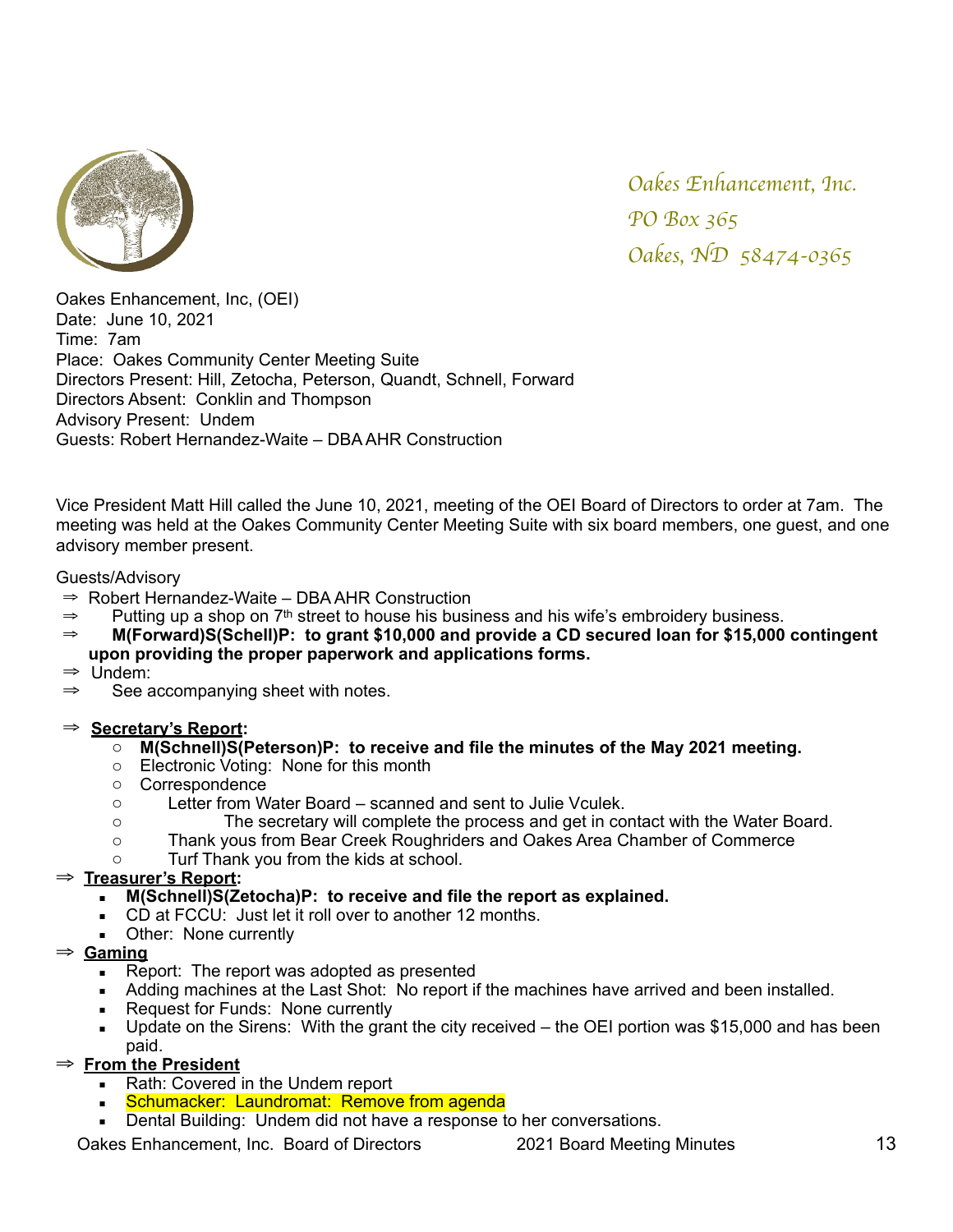- **EXECT:** Former City Hall Building: Nothing to report
- Fire Department Building: Nothing to report Undem will check to see how much progress is being made and clarify how OEI will distribute their pledge.
- Updates on School Resource Officer: This passed the School Board so a check will be issued to the City of Oakes for \$26,000.

## ⇒ **Business Items**

- Gordon Brummund Proposal: remove from agenda.
- Oakes Truck & Trailer: work is moving along no request for pledged funding.
- BagLady Construction: no new updates
- CHI: The merger with Essentia is no longer on the table.
- Parking Lot behind the Beaver: No updates or offers to purchase.
- Tiny Tornadoes: Needs staff. They would have more children if staff were available.
- Chamber updates: Irrigation Days in full swing. Planning an event for State Legion Ball tournament. Working on the web site
- Employment issues: working on the web site for placing job listings and the like.
- RV / campgrounds are an issue: Lions looking at an area behind Casey's. Undem will work on this.

### ⇒ **Ongoing business**

- **•** Other: None currently
- **For the good of the order**
	- **.** Thank you to all who came to the school for the photo at the Grand Turf Opening.
	- **Board meeting: July 8, 2021. 7am**

There being no further business the meeting adjourned at 8:10AM.

Respectfully reported,

## **Items to keep in mind.**

- $\triangleright$  DaVita Building
- $\triangleright$  Bakery
- $>$  Hollingsworth
- $\geq$  BagLady repayment (May 14, 2020- 2022)
- $>$  2021 Baseball Tournament
- ➢ **Vculek Lease** needed in December.

Audrey O'Brien, Secretary Oakes Enhancement, Inc, PO Box 365 Oakes, ND 58474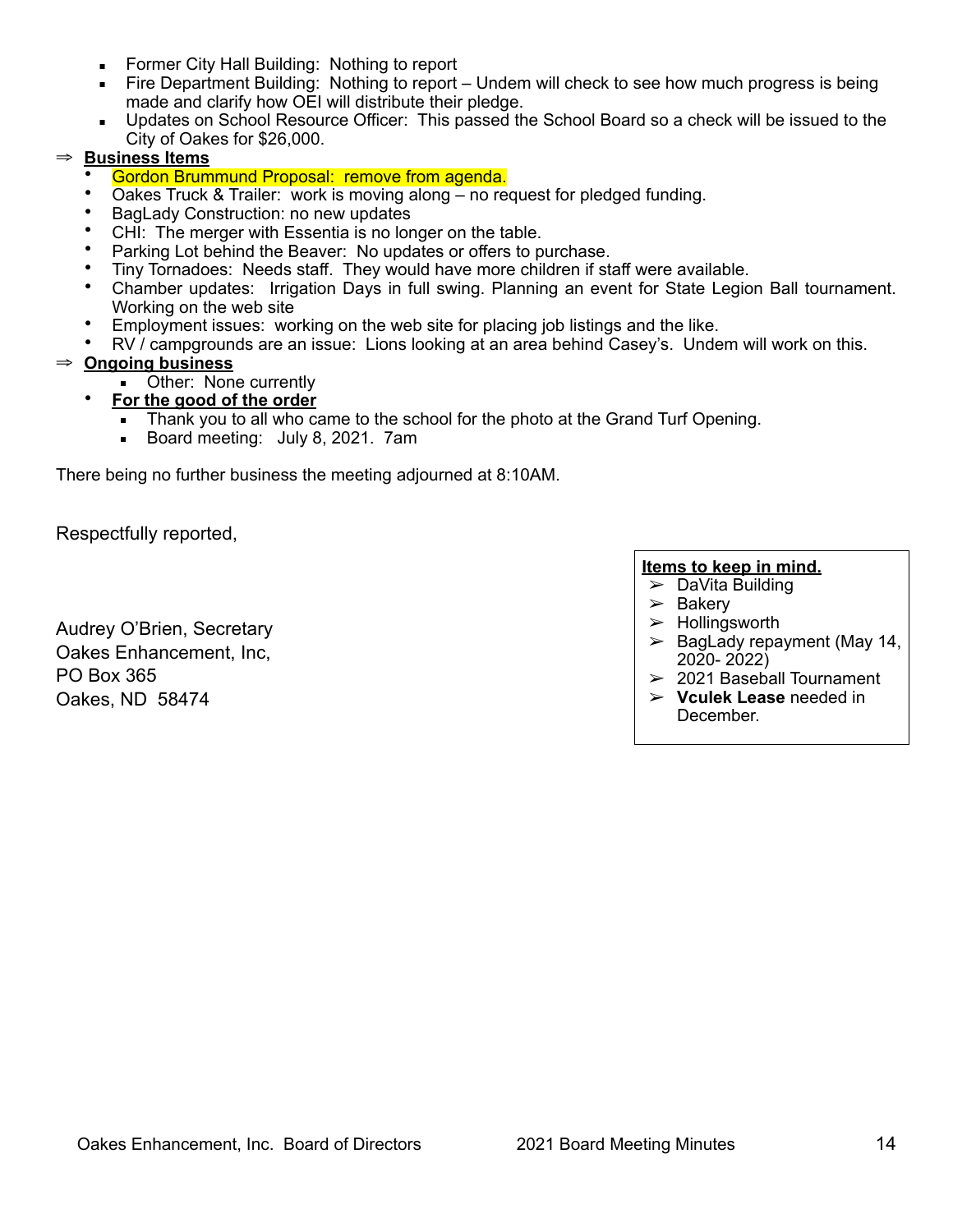

Oakes Enhancement, Inc, (OEI) Date: July 8, 2021 Time: 7am Place: Oakes Community Center Meeting Suite Directors Present: Zetocha, Peterson, Quandt, Schnell, Forward, Thompson Directors Absent: Hill Advisory Present: Undem, Hoff, O'Brien Guests:

Treasurer John Zetocha called the July 8, 2021, meeting of the OEI Board of Directors to order at 7am. The meeting was held at the Oakes Community Center Meeting Suite with six board members, and three advisory members present.

### Guests/Advisory

- $\Rightarrow$  Undem: Pages 5 and 6
	- Bicycle tour through Oakes: campsites: checking into getting electricity to the south side of the Historical Park as possible campsites -- no water just electricity. Need to convince the Historical society. This is just a temporary location. Searching for a more permanent area (two locations are possible – on the highway between the hospital and motel and an area behind Casey's)
	- Website updates: Undem has done research and found that the OEI/City provider gives great service and is an extremely good deal.
		- **M(Schnell)S(Forward)P: to move forward with pursuing updates to the web site pending approval of the City as they currently pay half of the contract.**
	- No forward movement on a Department of Transportation Drivers License Kiosk
	- Local cell phone store: They are no longer in smaller markets.
	- From June/July report
		- o Chris Schmit: Gym in DaVita building and possible campsite
		- o Pursue housing incentives for the community.
		- o Applied for Main Street Initiative Artists on Main grant: Not selected.
		- o Rural Roundtable: July 29, 2021
	- Remote employment, Expanded Markets, Ag Tech Start Ups
	- **Inforum Article: Growing Small Towns**

### ⇒ **Secretary's Report:**

- o Approval of Secretary Report**: M(Schnell)S(Thompson)P: to receive and file the minutes of the June 2021 meeting.**
- o **Electronic Voting:** text vote: AHR Construction to issue the grant funds as the paperwork application was turned in.
- o Motion passed to release the \$10,000 grant to AHR Construction and use the CD coming due in July at Starion's the pledged CD Secured Loan
- o **Electronic voting** for Fireworks funding passed: \$1000 from Gaming Trust
- o **Electronic voting** for Memorial for Art Conklin passed: flowers and from the gaming trust \$200 for the school memorial project.
- o Correspondence
- o Thank you from Dickey County Fair Board and complementary tickets to Fair Events

### ⇒ **Treasurer's Report:**

- Approval of Financial report: **M(Forward)S(Schnell)P: to receive and file the financial report as printed.**
- New signature cards: will update at a later time.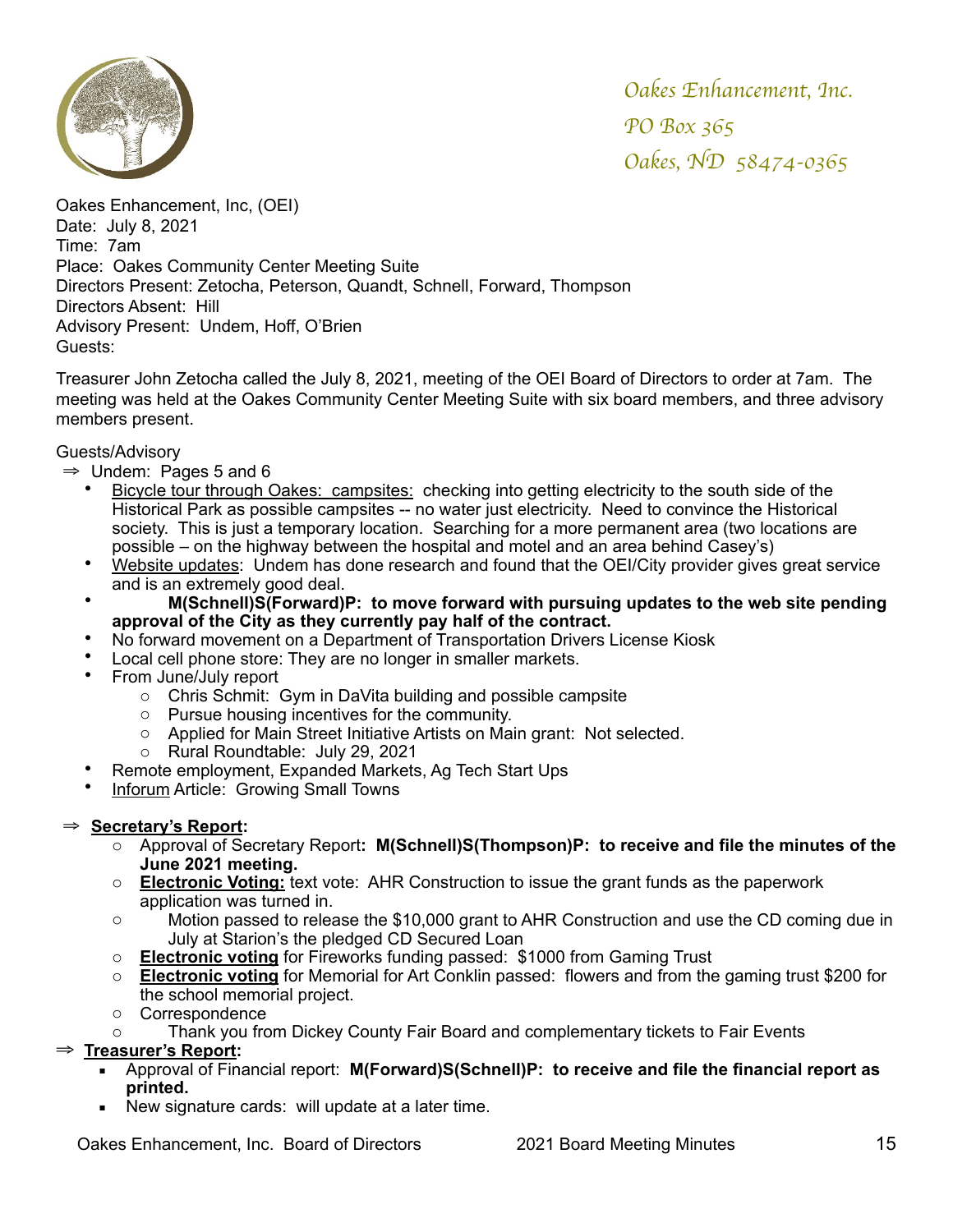- CD at Starion reinvest for 5 years as the CD secured loan for AHR construction -- do you want to take the overage and put in the OEI Savings account? Agreed to put in Checking account.
- Kustom Machine interest buydown has been paid in full.
- **M(Schnell)S(Forward)P: to shorten the length of time to repay the interest buydown for Shadow Lanes: \$5000 in 2021, \$5000 in 2022 and the remainder in 2023.** The office checked to make sure any funds not used would be returned if OEI paid off their portion early.
- **Other**
- ⇒ **Gaming**
	- Report: No report available as data is missing. Will send to Board members when completed.
	- Adding machines at the Last Shot: Recommendations from Roberts: page 17
		- **The board thought it a good idea to have machines with different games provided there is no** extra costs/fees and no extra wages.
	- Request for Funds:
	- Premium sale at the Dickey County Fair (Saturday, July 10, 2021 5pm): page 20: The board agreed that sponsoring the entire Dickey County Fair (which they have already done) is a better use of funds.

## ⇒ **Business items**

- Rath: No updates- Undem pursuing
- Dental Building- no updates Undem pursuing
- **E** Former City Hall Building- Undem mentions when asked about business locations.
- Fire Department Building: No updates
- Oakes Truck & Trailer: Have not requested any promised funding.
- BagLady Construction: Funds received. Remove from agenda.
- Parking Lot behind the Beaver: no updates<br>• Tiny Tornadoes: nages 18.8.19; nages
	- Tiny Tornadoes: pages 18 & 19: pages
		- o Peterson reported staffing is hard.
		- o
		- o There are two employees interested in a co-manager situation.
- Chamber updates
	- o Covered by Undem
	- o Job Fair still being planned for the fall.
	- o JET program at the school
	- o Job listings for the community
- Employment issues: continues

# ⇒ **Ongoing business**

- Other
- **For the good of the order**
	- **EXECT** Thank you to all who attended the funeral for Art Conklin.
	- Thank you for the responses to electronic/text voting.<br>■ Rural Resource Roundtable: July 29, 2021 (Thursday
	- Rural Resource Roundtable: July 29, 2021 (Thursday): RSVP to Growing Small Towns
	- **ELECTION OF Vice President/ President: Take this up at another meeting when the city has filled** their vacancies.
	- Board meeting: August 12, 2021. 7am
- There being no further business Schnell moved to adjourn the meeting at 8:02am

Respectfully reported, Audrey O'Brien, Secretary Oakes Enhancement, Inc, PO Box 365 Oakes, ND 58474

# **Items to keep in mind.**

- $\triangleright$  DaVita Building
- $\geq$  Bakery
- $\triangleright$  Hollingsworth
- $\geq$  2021 Baseball Tournament
- ➢ **Vculek Lease** needed in
	- December.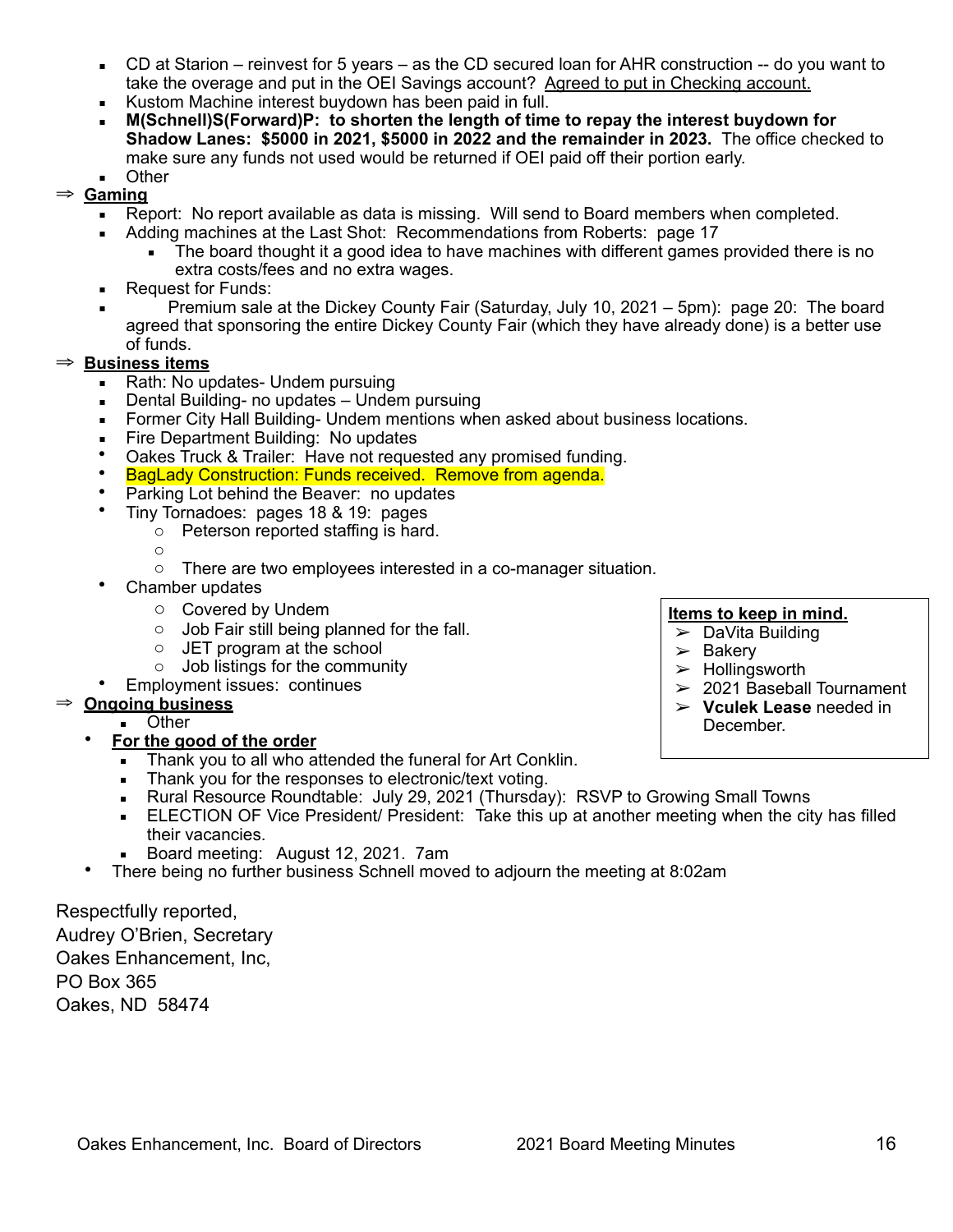

Oakes Enhancement, Inc, (OEI) Date: August 12, 2021 Time: 7am Place: Oakes Community Center Meeting Suite Directors Present: Zetocha, Schnell, Forward, Hill, Thompson Directors Absent: Peterson, Quandt Advisory Present: Undem, Hoff, O'Brien Guests: Wiek, Seyer

President Matt Hill called the August 12, 2021, meeting of the OEI Board of Directors to order at 7am. The meeting was held at Oakes Community Center, Meeting suite with five board members, three advisory members, and four guests in attendance. Hill began the meeting calling upon the guests.

## Guests/Advisory

## ⇒ **G. Wiek**

- ⇒ Wiek presented his proposal for his corn grinding business.
- ⇒ **Bagley**
- $\Rightarrow$  Bagley was unable to present today and will present later this month or at the next meeting
- ⇒ **Seyer**
- ⇒ Brian and Marc Seyer presented Silver Coin Laundry.
- ⇒ **Bollinger: B & B Gardens**
- $\Rightarrow$  Bollinger was unable to present today
- ⇒ Undem:
- ⇒ Undem went through her report which also involved the Chamber report

#### ⇒ ⇒ **Secretary's Report:**

- o Approval of Secretary Report:
- o **M(Schnell)S(Zetocha)P: to receive and file the report as presented**
- o Electronic Voting: None at this time
- o Correspondence: None at this time

## ⇒ **Treasurer's Report:**

- Approval of Financial report:
	- **M(Schnell)S(Forward)P: to receive and file the report as printed**
- **EXEDED Interest buydown for Gabrielles Better Half and Great Frontier Meats**
- **Tabled until later in the meeting**
- CD at Starion Status as part of AHR Construction CD Secured Loan
- **Example 2** Zetocha will check on the progress of this project and the CD
- CD at FCCU
- O'Brien will check the rates and email to the board members at the proper time
- Release of BUMP funds for Growing Small Towns
- With invoices presented, it was agreed to release the funds to Growing Small Towns

## ⇒ **Gaming**

- **EXEC** Report: The report for July was reviewed
- Cash Bank: O'Brien will check with the gaming employees to see how much cash bank is actually needed with the addition of the new machines
- Rent with new machines: Rent was agreed upon at \$850 per month and to back pay a half month since they were installed in mid-July
- Request for Funds:
- Active Arts Club, Inc. / Oakes Public School for Missoula Children's Theatre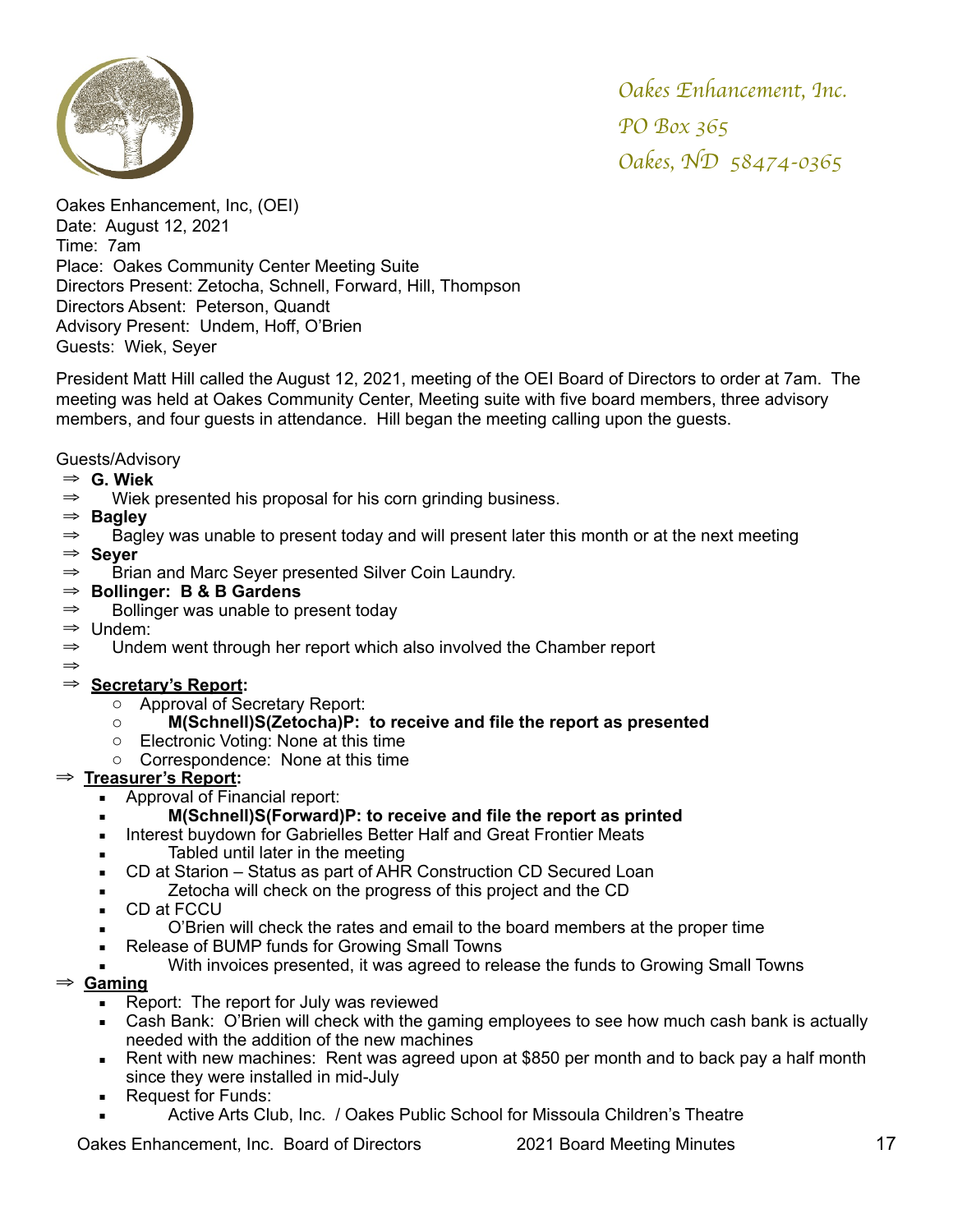▪ **M(Zetocha)S(Schnell)P: to award \$1800 with funds from the Charitable Trust Account.**

## ⇒ **Business items**

- Voting on guest proposals
	- $\circ$  Wiek: It seems this project is not in the scope/parameters of OEI. Hill will visit with Mr. Wiek
	- o Bagley: On hold
	- o **Seyer: M(Thompson)S(Zetocha)P: to grant \$5000 for the Silver Coin Laundry**
	- o Bollinger: this is postponed
- Tiny Tornadoes updates: see accompanying sheet in the agenda
- Chamber updates: Communicated with Undem report

## ➢ **Voting from treasurer's report**

**M(Schnell)S(Forward)P: to pay the billing to the Bank of North Dakota on the interest buydowns for Gabrielle's Better Half (\$3000) and Great Frontier Meats (\$1500). Would like to pay these off next year.** 

- $\geq$  Schnell inquired if there was any forward movement from the Department of Transportation on a renewal kiosk for Oakes. Undem has been trying to contact them but calls have not been returned
- $\geq$  Zetocha mentioned Service Master is looking for a building and told them about the former City Hall building.

## ⇒ **Ongoing business to discuss if necessary**

- Rath:
- Dental Building
- **EXECT:** Former City Hall Building
- **Exercise** Fire Department Building
- Oakes Truck & Trailer: any updates?
- Parking Lot behind the Beaver: updates
- Employment issues
- •
- **For the good of the order**
	- **ELECTION OF Vice President/ President on hold for City decisions.**
	- **Board meeting: September 9, 2021. 7am**
	- ▪
- There being no further business Schnell moved to adjourn the meeting at 8:10am.

Respectfully reported, Audrey O'Brien, Secretary Oakes Enhancement, Inc, PO Box 365 Oakes, ND 58474

### **Items to keep in mind.**

- $\triangleright$  DaVita Building
- $\triangleright$  Bakery
- $>$  Hollingsworth
- $\geq$  2021 Baseball Tournament
- ➢ **Vculek Lease** needed in December.
- ➢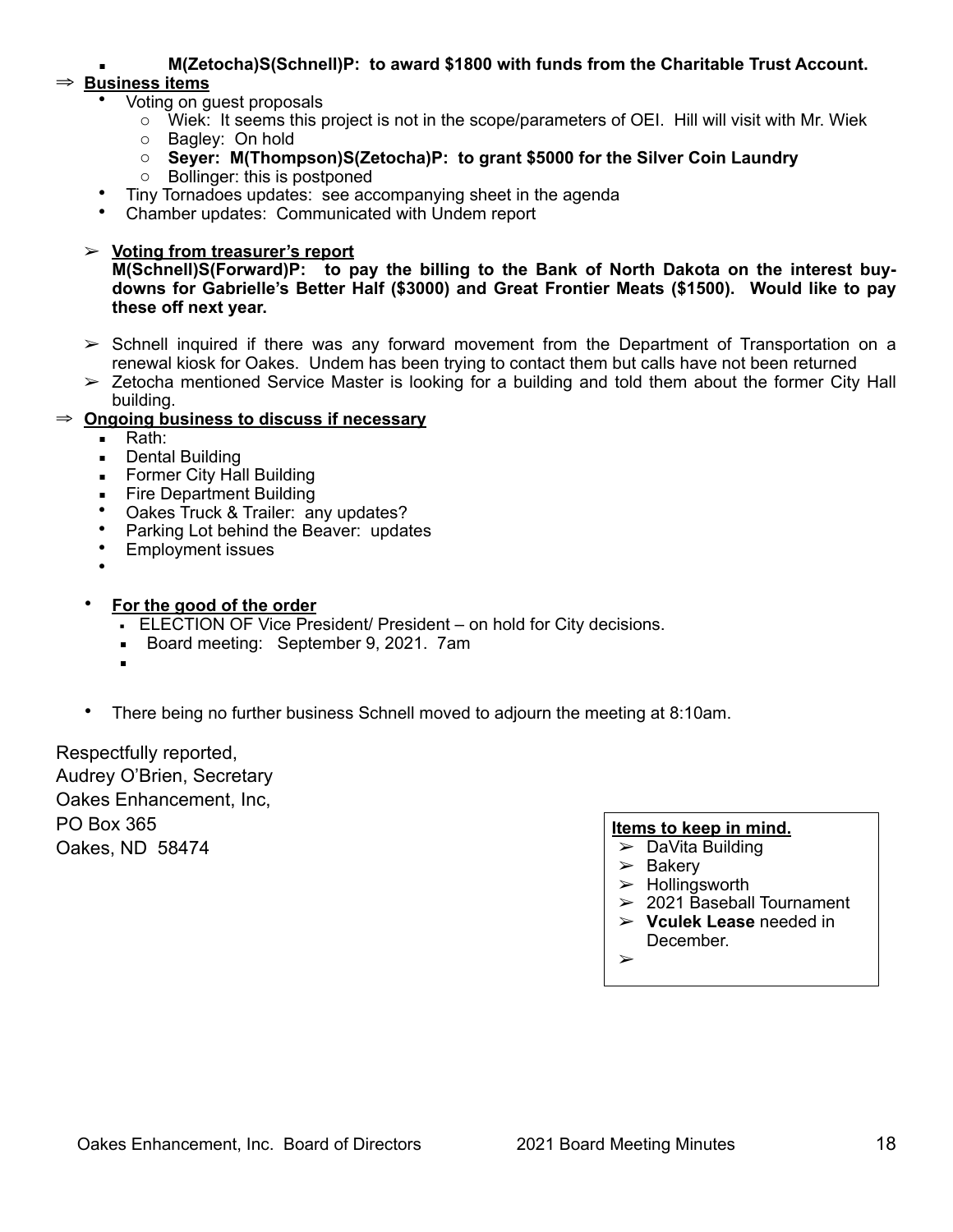### **August ED Report from Growing Small Towns Businesses Supported:**

- 1. Silver Coin (requesting)
- 2. 2G Grinding (requesting)
- 3. B & B
- 4. Chris Schmit

# **Training Offered:**

- 1. Podcasting 101 July 27
- 2. Coming up this month:
- a. Business Funding Ideas August 24
- 2. ND Corn Growers (today)
- 3. ND Women's Business Center (August 19)
- 4. Grand Farm (September 2)

# **Other:**

Regional:

- Rural Resource Roundtable Event July 29
- $\circ$  36 leaders on the bus, 100 at main event
- Collaborations are in the works for 4 companies regarding remote employment and 5 companies for program/service expansion
- So far, events hosted in our space have generated \$5,000 in locally spent \$ and we hosted 170 people
- BankNorth loan meeting, Rural Resources, Early Childhood Literacy
- CanDak Bike Tour
- State Legion Baseball

Grants:

- GST was written into a USDA RISE grant with Grand Farm in Fargo
- Working on a collaborative grant with FM Chamber Press/PR:
- FMEDC writeup in their newsletter about the tour
- SCRC writeup in their newsletter about the tour

# Local:

- Continue to meet with business owners
- Submitted the ShopKo to building to Commerce it met the specs for a manufacturing RFP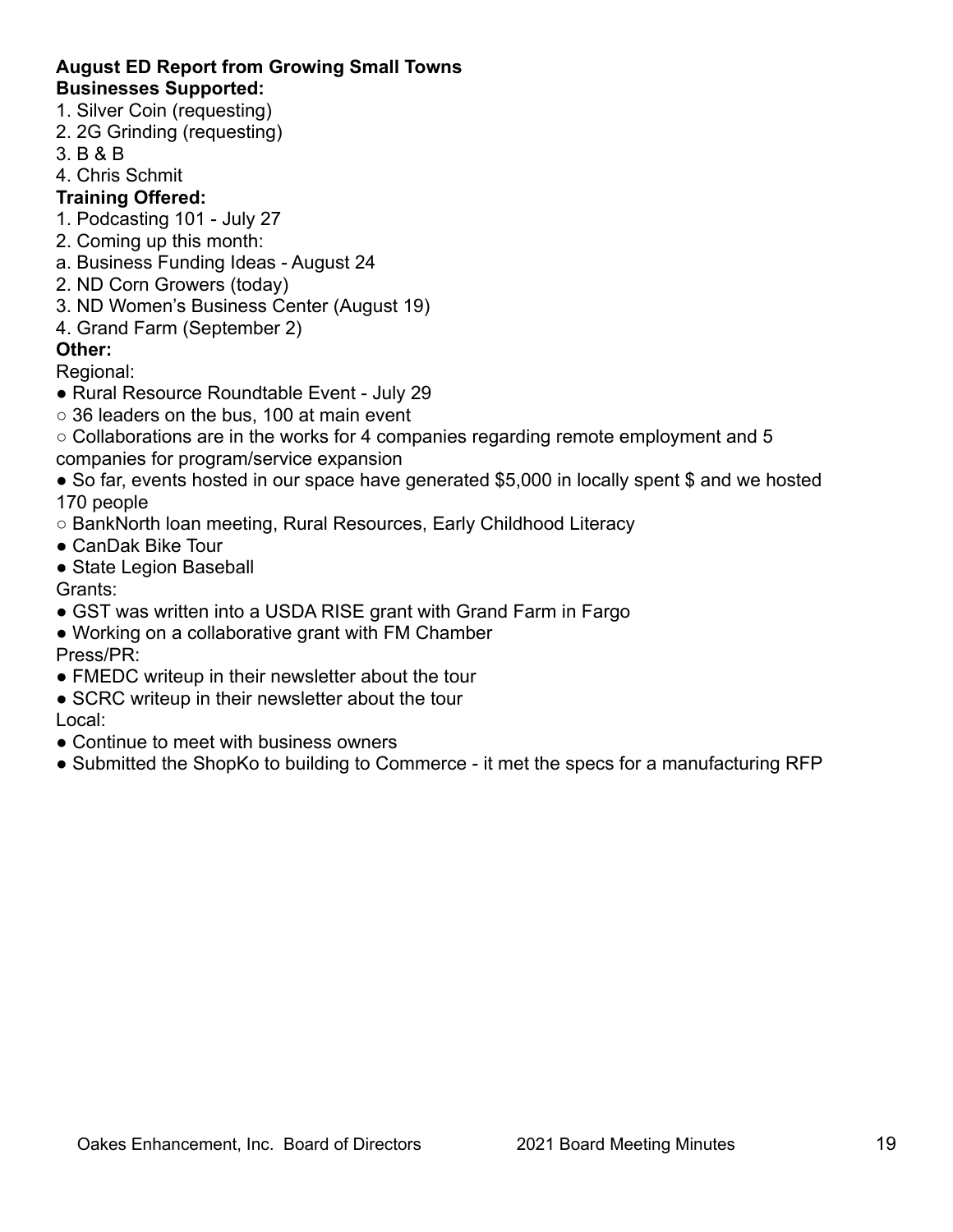

Oakes Enhancement, Inc, (OEI) Date: September 9, 2021 Time: 7am Place: Oakes Community Center Meeting Suite Directors Present: Hill, Zetocha, Peterson, Thompson, Quandt, Schnell, Directors Absent: Forward Advisory: Hoff, N O'Brien Employees: Undem, Secretary Guests: Dale Jensen, Cindy Bagley

President Matt Hill called the September 9, 2021, meeting of the OEI Board of Directors to order at 7am. The meeting was held at the Oakes Community Center Meeting Suite with six directors, two guests, two advisory and two employees in attendance. Guests were called upon first.

Guests/Advisory/Employee

### ⇒ **Dale Jensen**

⇒ Jensen teaches Introduction to Humanities at Oakes High School in conjunction with Concordia University in Jamestown. The class, which he has taught for six years, is highly successful. Voting for funding takes place later in the meeting.

## ⇒ **Cindy Bagley**

- ⇒ Bagley is very serious about purchasing the former City Hall and is hoping to have her paperwork with lenders and the like, done later this month. She inquired about the asking price for the building which has been said was \$125,000.
- ⇒ Undem:
- ⇒ Undem gave her report and will send a copy to the secretary.

## ⇒ **Secretary's Report:**

- o Approval of Secretary Report: **MM(Schnell)S(Zetocha)P; to receive and file the minutes of the August 2021 meeting.**
- o Electronic Voting:
- $\circ$  Additional \$2000 for the gaming cash bank passed via electronic voting.
- o Correspondence: Thank you from the Conklin Family

### ⇒ **Treasurer's Report:**

- Approval of Financial report: **MM(Zetocha)S(Schnell)P: to receive and file the treasurer's report as presented and explained.**
- Friends of Fine Arts and Academics: **MM(Thompson)S(Quandt)P: to invest in the Star sponsorship at \$100 with funds from the Charitable Gaming Trust Account.**
- CD at Starion Status as part of AHR Construction CD Secured Loan: No change on status since last month's reporting
- CD at FCCU: **MM(Thompson)S(Schnell)P: to reinvest for 12 months with an Add A Buck CD (if available to a business) at .20%. Zetocha abstained from voting.**
- **CD at Bank North: (Thompson)S(Schnell)P: to roll over to 12months at .15% Zetocha abstain.**
- Reworking the check signing process
- **MM(Quandt)S(Thompson)P: to check into having Ptacek Financial Services do electronic transfers for wages and if accounts are not available to have a number of pre-signed paper checks left with them to use for wages.**
- Oakes Truck and Trailer release of funds new figures pages 22 & 23 **MM(Schnell)S(Thompson)P: to release the funds to Oakes Truck and Trailer in the form of a**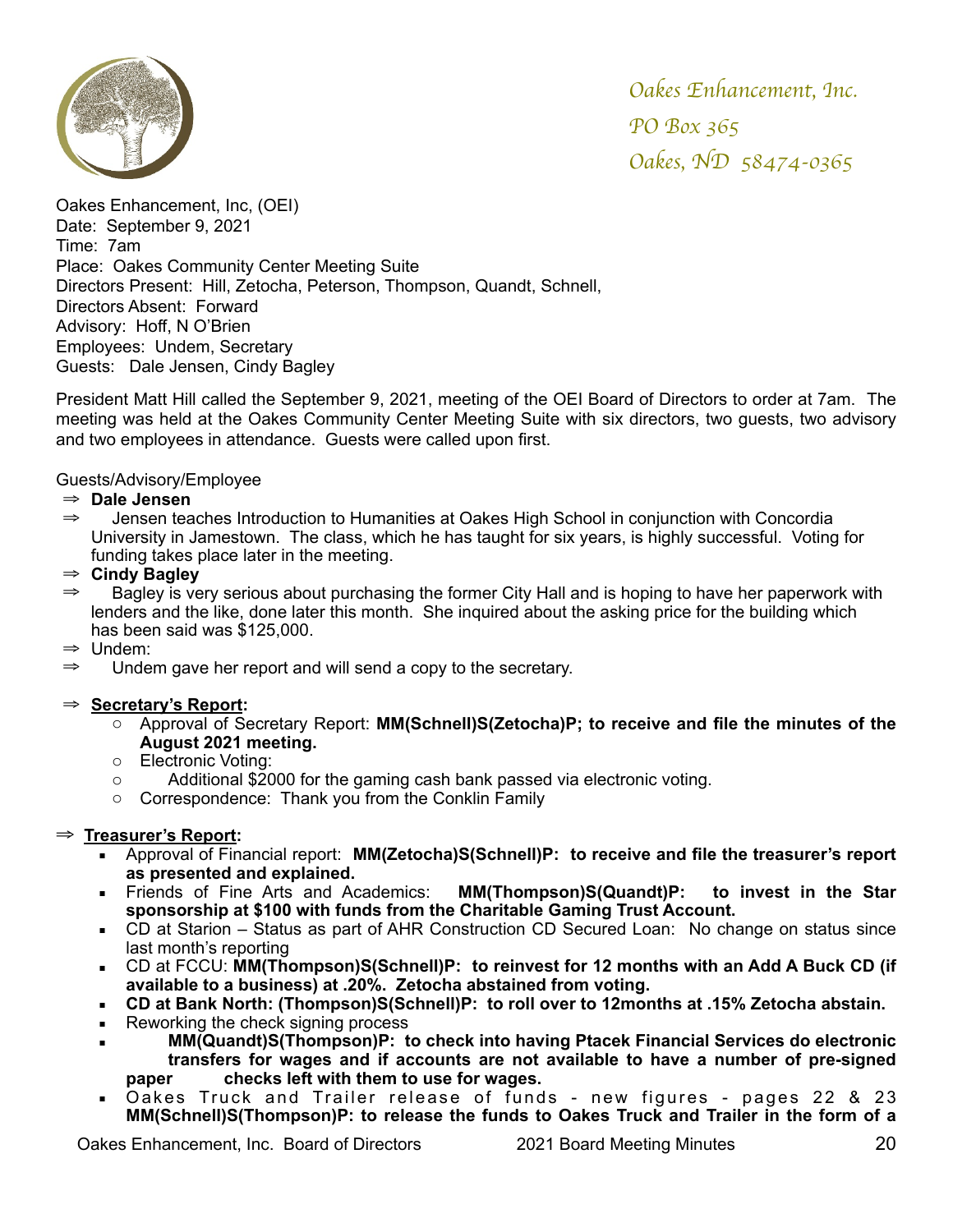### **grant only at \$20,361.60 and forgo the figures from December since they changed in the downward direction.**

⇒ *Action from December 2020: Oakes Truck and Trailer: Julie Mangnall reporting* ⇒ *Mangnall gave a brief history of the business.*

⇒ *Requesting \$60,000 loan with a \$30,000 payback and once the \$30,000 is paid back is to grant the remaining \$30,000.* 

### ⇒ *M(Schnell)S(Spellerberg)P: To accept the proposal working with a lead lender to figure out the best way to handle the funding.*

## ⇒ **Gaming**

- Report: The report was reviewed
- Cash Bank: All are fine with this
- Insurance:
- Zetocha will check with Chad Rexine (manages gaming for Hole-In-One Foundation) to see how they their cash banks are set up with the bar taking charge of the cash.
- **EXECUTE:** Heritage Insurance has increased the thief coverage to \$50,000 at no additional cost. It was also stated that claims where cash is involved are hard to determine and collect.
- Request for Funds:
- Growing Small Towns **MM(Peterson)S(Schnell)P: to grant \$2300 to Growing Small Towns for media work for the City of Oakes. Funds from the Charitable Gaming Account.**

## ⇒ **Business items**

- Voting on guest proposals
- **MM(Quandt)S(Peterson)P: to grant \$1500 in scholarships for the Humanities class Jensen teaches. The funds will come from the Charitable Gaming Account and the check is made out to the school who determines how the funds are distributed to the students involved.**
- Tiny Tornadoes updates
- Peterson reporting: Staff is full. Things are going well with the Co-directorships.<br>• Chamber undates
- Chamber updates
- Community Bleacher repair costs were discussed and how the bill should be paid. It will be taken to the Oakes School Board for discussion. Costs for the repairs done \$2500.
- Lincoln Oakes Nursery: Looking to turn this into a learning site and campground Updates later.

# **Ongoing business to discuss if necessary**

- Rath:
- Dental Building
- **EXECT:** Former City Hall Building
- **Exercise Department Building**
- Parking Lot behind the Beaver: updates
- Employment issues
- **For the good of the order**
	- Board member positions: On hold until the city council positions are filled
	- Board meeting: October 7, 2021. 7am one week early
	- ▪
- There being no further business the meeting adjourned at 8:25am.

Respectfully Reported,

Audrey O'Brien, Secretary: Oakes Enhancement, Inc. PO box 365, Oakes, ND 58474

# **September ED Report from Growing Small Towns**

# **Businesses Supported:**

# 1. Chris Schmit

# **Training Offered:**

1. Business Funding Ideas - August 24

Oakes Enhancement, Inc. Board of Directors 2021 Board Meeting Minutes 21

**Items to keep in mind.**  $\triangleright$  DaVita Building

➢ **Vculek Lease** needed in

 $\geq$  Bakery

 $\blacktriangleright$  Hollingsworth

December.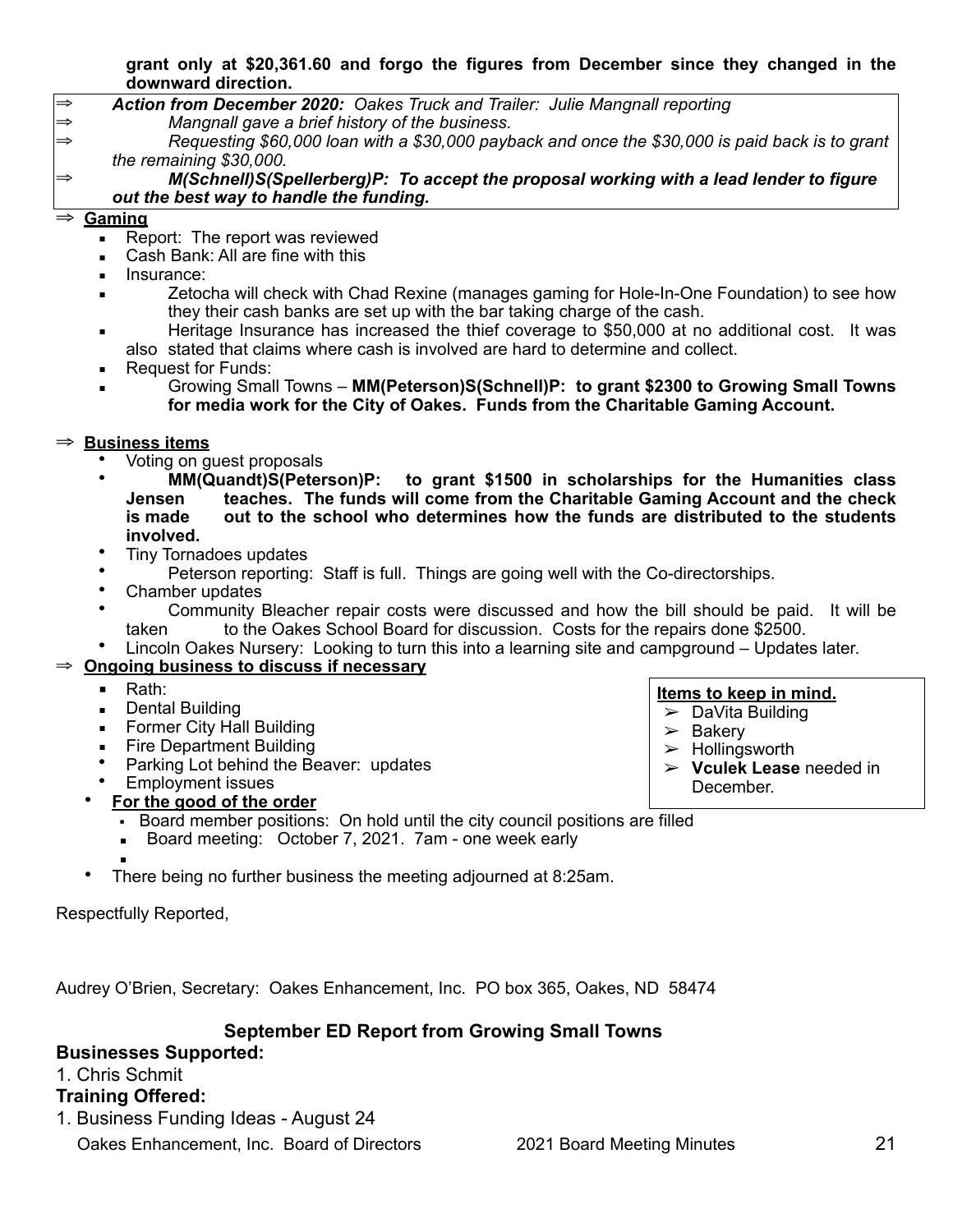2. Coming up this month:

a. Holiday Marketing Strategies - September 28

2. Grand Farm - hosted 20 local farmers to discuss opportunities for future development within our region

3. Women's Business Center - hosted 12 people from the region

# **Other:**

Regional:

● Rural meeting on 9-8-21

○ Pursuing opportunities for a regional job board, including a Rural Champion program to be deployed with key FM-Area employers that offer remote employment

■ Will include a regional job fair

○ Regional marketplace for brick and mortar/artisans

■ Regional "Etsy"

○ Small-town spotlight opportunities with Chris Berg from POV - starting with Oakes Grants:

- Cass County Electric Grant for GST
- Arts grant for GST
	- Also shared with Active Arts

■ Pursuing a partnership with their group for use of the facility and co-branding of

arts/culture events

Press/PR:

● Aberdeen American News article

Local:

- Submitted the ShopKo to building to Commerce it met the specs for a manufacturing RFP
	- Call from Kevin Sonsalle
	- $\circ$  James Leiman stated there is a \$1B company looking to move here
- Opportunity to co-develop an arts immersion curriculum in Oakes
	- FM Arts Partnership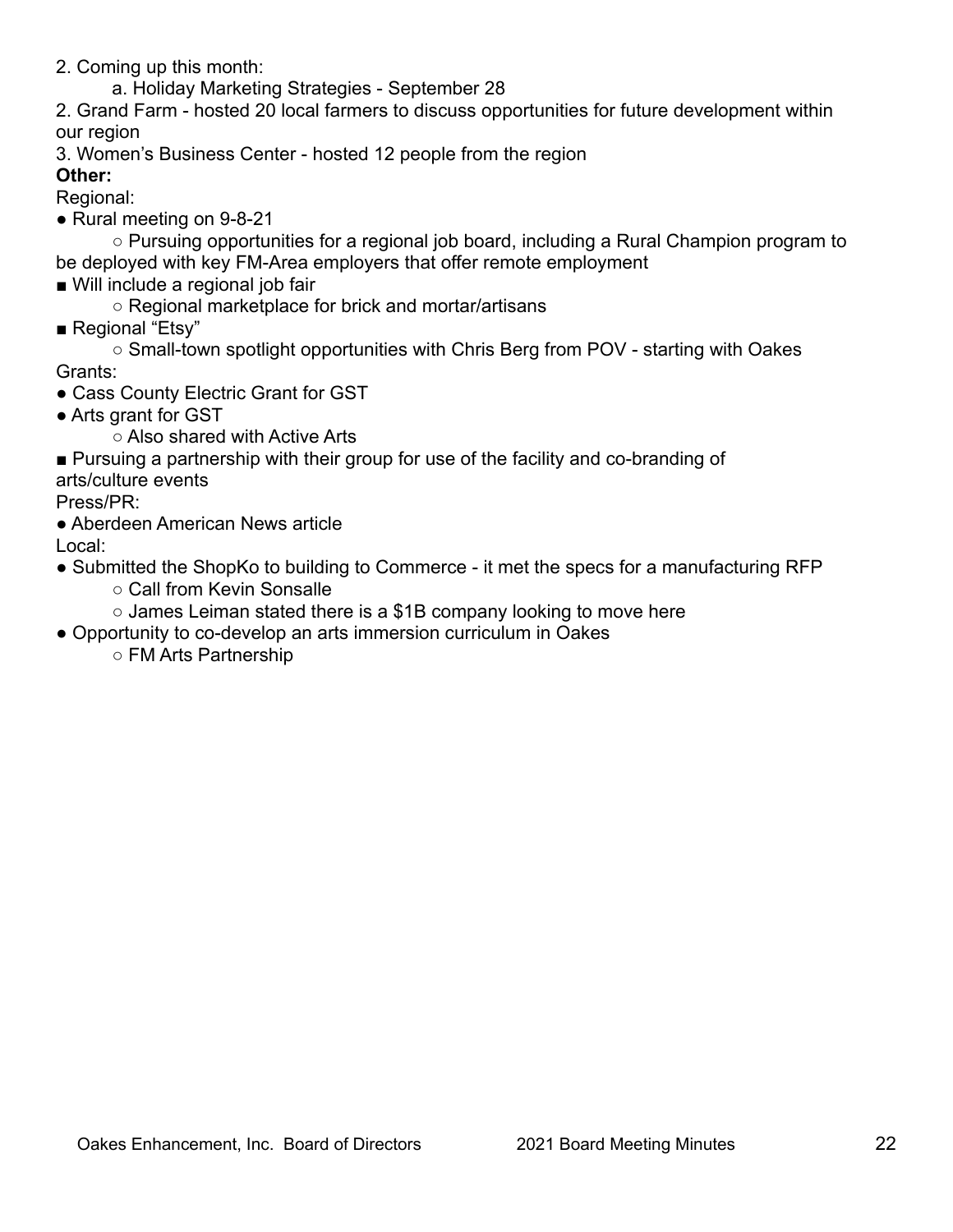

Oakes Enhancement, Inc, (OEI) Date: October 7, 2021 Time: 7am Place: Oakes Community Center Meeting Suite Directors Present: Hill, Peterson, Thompson, Quandt, Schnell Directors Absent: Zetocha, Forward Advisory: Not available Employees: Undem, Secretary Guests: Jeremy Sitzler, Doug Sitzler, Buck Cotter, Nadia Cotter

President Matt Hill called the October 7, 2021, meeting of the OEI Board of Directors to order at 7am. The meeting was held at the Oakes Community Center Meeting Suite with five directors, four guests, and two employees in attendance. Guests were called upon first.

### Guests/Advisory

- ⇒ **Jeremy Sitzler: Oakes Fire Department/District**
- ⇒ Sitzler estimated the pledge from OEI should be \$121,382.25
- ⇒ Questions arose about the land for land trade was it value for value or a simple trade
- ⇒ Research will be done
- ⇒ In past conversations, Conklin seemed to indicate the pledge from OEI should have been down to \$75,000 with the bills incurred in securing the land by the railroad

### ⇒ **Buck Cotter**

- ⇒ Cotter presented requesting \$25,000 to make the front entrance to his Dental Building ADA compliant
- ⇒ Voting later in the meeting
- ⇒ Undem:
- ⇒ Report is attached. Gevo was the issue taking most of the time

### ⇒ **Secretary's Report:**

- o Approval of Secretary Report: **M(Schnell)S(Quandt)P: to receive and file the minutes of the September 2021 meeting.**
- o Electronic Voting:
- o CD at Starion invest for 25 months
- o Lease for back garage at Former City Hall (\$350 per month)– note upgrades done by Hill
- o Correspondence:
- o Letter from OHS for supporting activities:

## o **M(Schnell)S(Peterson)P: to invest in the sponsorship program at the gold level of \$500 with funds coming from the Charitable Gaming Account.**

### ⇒ **Treasurer's Report:**

- Approval of Financial report: **M(Schnell)S(Quandt)P: to receive and file the September 2021 Treasurer's report as printed**
- **Otter Tail Power Billing at Former City Hall: Page 14**
- **BUMP: KDDR: pages 15-17**
- **EXECT** Hill will look into this matter. The request is coming late as the work was done and billing completed in March. And – it seems the project was not approved prior to the start.
- Vculek land lease: Tabled in lieu of the Gevo issue. it appears if the lease is issued anywhere from \$145 to \$200 per acre seemed to be fair.
- CD activity: this has been taken care of.

⇒ **Gaming**

■ Report: accepted by consensus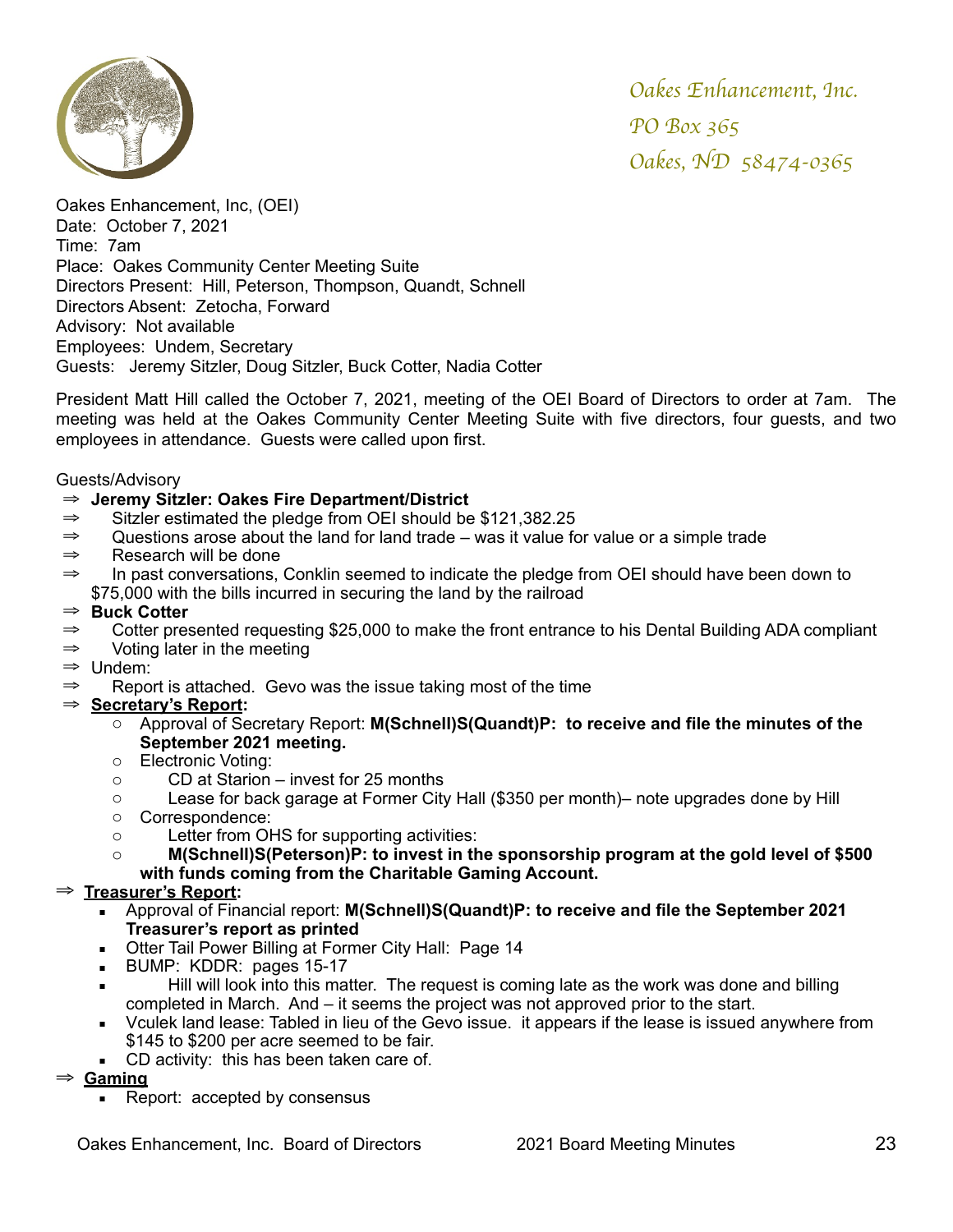- **EXED** Insurance: No updates at this time  $-$  Zetocha was going to speak with Rexine concerning the business where the gaming operation is taking place to own the cash bank.
- Request for Funds: See letter from the OHS: Pages 18-19: see above for voting

## ⇒ **Business items**

- Voting on guest proposals
- COTTER: **M(Quandt)S(Peterson)P: to look at the proposed funding request as an exterior BUMP project and fund using BUMP guidelines. When the project is completed, and receipts presented to OEI funding can occur.**
- Tiny Tornadoes updates: None currently
- Chamber updates: Holiday approaching

## ⇒ **Ongoing business to discuss if necessary**

- CD at Starion Status as part of AHR Construction CD Secured Loan
- **EXECTER FI** Bleacher repair funding Park Board is working on this
- Rath business
- **EXECT:** Former City Hall Building
- Parking Lot behind the Beaver: updates
- Employment issues

## • **For the good of the order**

- Board member positions: on hold
- **EXECT:** Next Board meeting: November 11, 2021. 7am

### **Items to keep in mind.**

- $\triangleright$  DaVita Building
	- $\triangleright$  Bakery
	- ➢ Hollingsworth
	- ➢ **Vculek Lease** needed in December.
	- ➢

- ▪
- There being no further business the meeting adjourned at 8:25am
- $\bullet$

Respectfully Reported,

Audrey O'Brien, Secretary: Oakes Enhancement, Inc. PO box 365, Oakes, ND 58474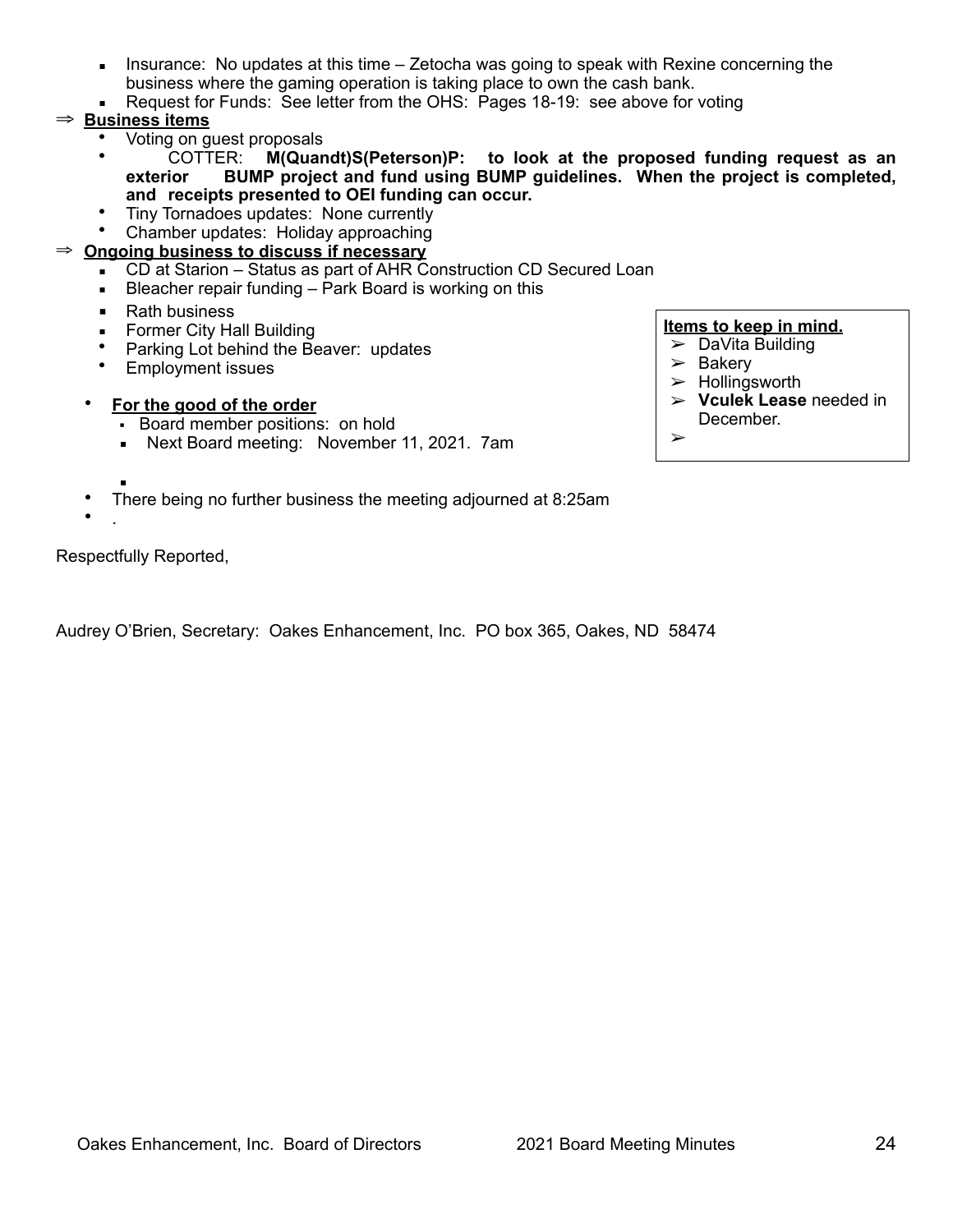# **October ED Report from Growing Small Towns**

## **Businesses Supported:**

- 1. Chris Schmit no updates presented
- 2. Dollar General no updates presented
- 3. Lisbon Vet Service no updates presented
- 4. Gevo---- looking at the year 2024

Needing a site – farmers, presently, seem unwilling to sell land Need access to rail Water and Sewer Natural Gas 70 jobs – Corn into Jet Fuel

5. Fit4U Nutrition – no updates presented

## **Training Offered:** on behalf of GST

- 1. Holiday Marketing Strategies September 28
- 2. Coming up this month:
- a. Holiday Merchandising October 26

# **Other:**

Regional:

- Main Street Summit October 12
- EDND Conference October 13-14

Grants: all done on behalf of GST.

• Arts grant for GST

○ Also shared with Active Arts

- Pursuing a partnership with their group for use of the facility and co-branding of
- arts/culture events
- EDA grant with FM-Chamber

## Press/PR:

• Live Small-Town Spotlight - September 29

## Local:

• Rebranding photoshoot - October 6-- this is work on the web site and funded by the City of Oakes who partner with OEI to support the site. These updates are part of the contract OEI and the City have with the web developer.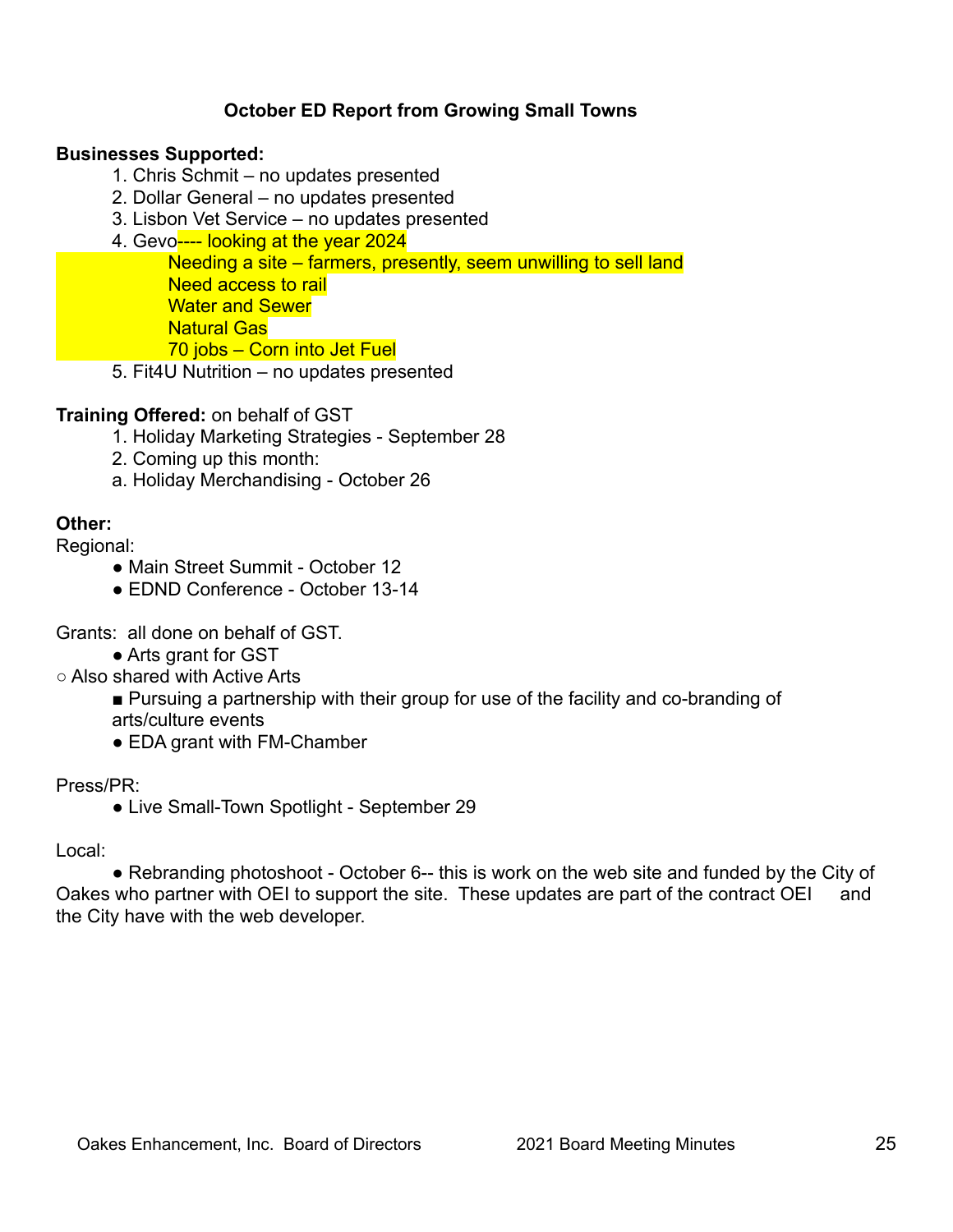

Oakes Enhancement, Inc, (OEI) Date: November 11, 2021 Time: 7am Place: Oakes Community Center Meeting Suite Directors Present: Thompson, Quandt, Zetocha, Peterson, Hill, Schnell, Forward Directors Absent: Advisory: N O'Brien Employed/leased: Undem, Secretary Guests: Chris Schmit

President Matt Hill called the November 11, 2021, meeting of the OEI Board of Directors to order at 7am. The meeting was held at the Oakes Community Center Meeting Suite with seven directors, one guest, one advisory and two leased/employees in attendance. Guests were called upon first.

Guests/Advisory

- $\Rightarrow$  Chris Schmit is looking at establishing a gym using the equipment from the current business, Ryan Lagodinski's "The Jim". He went through his proposal with additions he would like to include in the facility and extra services to clients. Voting on his proposal occurred later in the meeting with these results: **MM(Forward)S(Schnell)P: to loan Schmit \$15,000 contingent upon having contracts in place with JT Homan and Ryan Lagodinski. The 0% loan would be for three years. Schmit will be required to provide an annual update after which the \$5000 annual payment will be waved provided the business is open, viable and in good standing.**
- ⇒ Undem:

BEK Network proposal

- $\geq$  Quandt explained most of this proposal
- ➢ **MM(Quandt)S(Schnell)P: to invest in the \$5500 package split three ways between the City, OEI, and the Chamber – contingent upon City approval to participate.**

## ⇒ **Secretary's Report:**

- o Approval of Secretary Report:
- o **MM(Schnell)S(Forward)P: to receive and file monthly the Secretary, Treasurers, and gaming reports, having had the board members read through them prior to the meeting making sure there are no questions or concerns to address. This is to become a standing rule.** This action would eliminate the need to receive for filing these monthly reports.
- o Electronic Voting: None currently
- o Correspondence:
- o Membership investment from the Oakes Area Chamber of Commerce
- o USDA Dickey County FSA Office: Ballot: O'Brien was instructed to take care of this matter

### ⇒ **Treasurer's Report:**

- Approval of Financial report: See above Standing Rule
- Voting on BEK Network Proposal: Voting results listed above
- **EXECT:** Voting on Oakes Area Chamber of Commerce Membership Investment
- By common consensus it was agreed to invest in membership in the Oakes Area Chamber of Commerce at the rate listed on the form. \$50.

#### ⇒ **Gaming**

- Report: See above Standing Rule
- **EXECT** Insurance: any updates on how cash banks are handled with other gaming operations
- Zetocha continues to pursue this matter
- Request for Funds: none at this time

### ⇒ **Business items**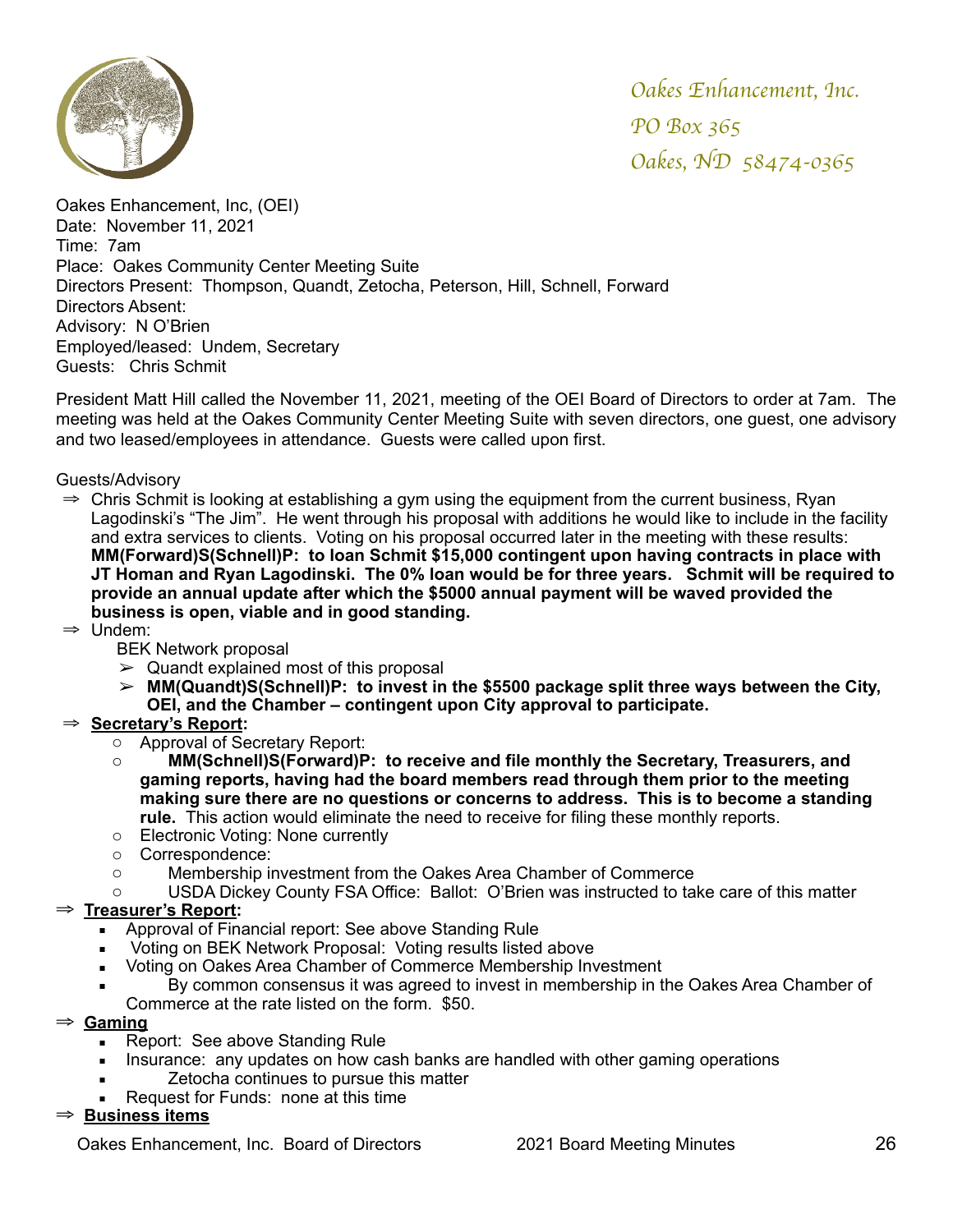- Financing discussion concerning Oakes Fire Department
- In searching through the minutes from December 2017 to present the original motion stated OEI would invest in the new Fire Station up to \$100,000. Land swap concerns were raised about the differential in the lands swapped (Railroad property vs the parking lot behind the Angry Beaver Lodge). The price differential is approximately \$23,000. It was agreed that OEI would still honor the \$100,000 and not take into consideration the \$27,000 they have already invested.
	- It was agreed not to issue any funds until the project is more concrete with funding.
- Thompson will communicate with Jeremy Sitzler concerning the funding and fund-raising process
- Hill: BUMP discussion for KDDR
- The secretary will draft a letter stating projects need to be pre-approved before OEI will grant funding. Consequently, this project will not qualify as the papers were filed well after the project was already completed.
- Vculek land lease due in December
- **MM(Forward)S(Schnell)P: to lease at \$145 per acres with all other aspects of the lease remaining the same.** Schnell will check with the Vculeks and have Paradis Law draw up the necessary papers.
- Tiny Tornadoes updates
- Currently closed due to COVID
- Chamber updates
- Anthony Bruhn will be taking over as the President as Quandt has fulfilled her term. Quandt was thanked for her valued service to the OEI Board and to the Oakes Area Chamber of Commerce.

### ⇒ **Ongoing business to discuss if necessary**

- CD at Starion Status as part of AHR Construction CD Secured Loan
- **EXECT** Zetocha reported this project is moving forward and could be finalized in December.
- ▪
- **For the good of the order**
	- **Board member positions: on hold**
	- **Board meeting: December 9, 2021. 7am**
	- ▪

### **Items to keep in mind.**

- $\triangleright$  DaVita Building
- $\triangleright$  Bakery
- $\blacktriangleright$  Hollingsworth
- $\triangleright$  Rath Business
- $\triangleright$  Parking Lot behind Beaver
- $\triangleright$  Former City Hall Building

There being no further business the meeting adjourned at 8:47am.

Respectfully Reported,

Audrey O'Brien, Secretary Oakes Enhancement, Inc. PO Box 365, Oakes, ND 58474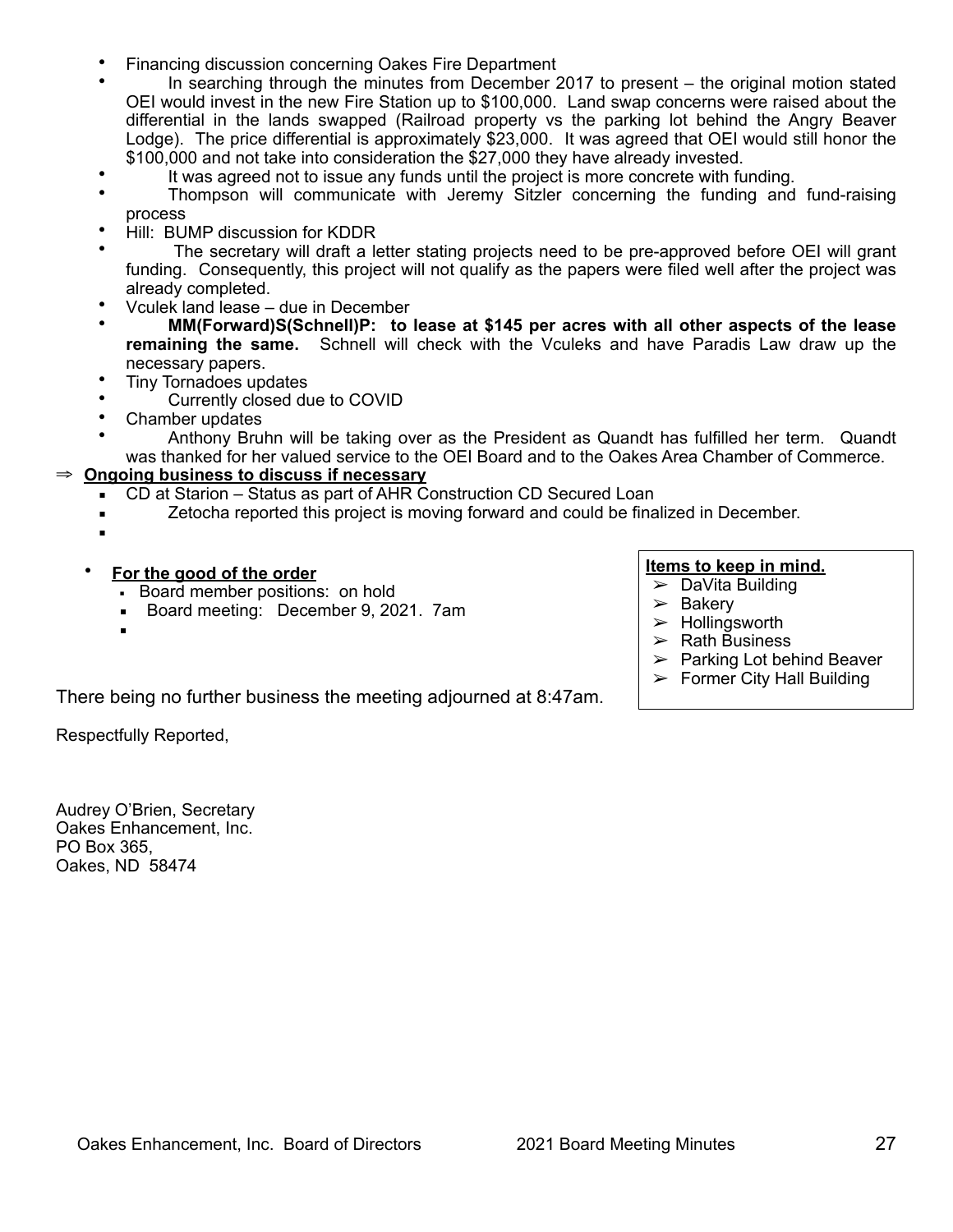### **November ED Report from Growing Small Towns 2021:**

- **OEI = Oakes Enhancement, Inc**
- **GST= Growing Small Towns**
- **GSTOAC: Growing Small Towns Oakes Area Chamber**

### **Businesses Supported:**

- 1. Chris Schmit voting took place at the meeting and Undem will communicate with Schmit
- 2. Dollar General now hiring 16-year-olds! Oakes has a new manager.

3. Gevo: Zetocha will make some contacts to set up a meeting with farmers to get versed in this program -- 240 acres with access to both rail lines

4. Addison K (McGill) Designs - working one-on-one with her

### **Training Offered:**

- 1. Holiday Merchandising October 26
- 2. Coming next month:
	- a. Online Sales Strategies November 23

### **Other:**

Regional:

- Housing Study November 3
	- Will take roughly 5-6 months; same consulting firm as used in 2013
- Lunch n' Learn plan for 2022
	- Host regular sessions free for Chamber members, charge for regional employers interested in attending
	- Theme of 2022 is workforce development will send a survey to Chamber members about list of potential topics
- Regional Job Fair planning for February

### Grants:

- Active Arts is partnering with GST
- Shelley Larson + Friends Art Open House December 9

Press/PR:

- $\bullet$  BEK TV spot opportunity November 17 see voting from the meeting
- Local:
- BIO Girls program:  $12$  weeks girls aged  $2<sup>nd</sup>$  to 6<sup>th</sup> grades Beauty inside and out
	- County-wide
	- Applied for OACF grant to kickstart opportunity (\$1000) total cost is \$4,000
- Newcomer's Social
	- Bi-annually
	- Hosted at GST
	- First is on November 30
- Working with school, city, and employers to identify new residents
- Community Development Summit

○ Dates/times? Set up after the new year. Evening meeting with City, Chamber, OEI, and school. Meet twice per year for 2 hours or less. Object to pass along information.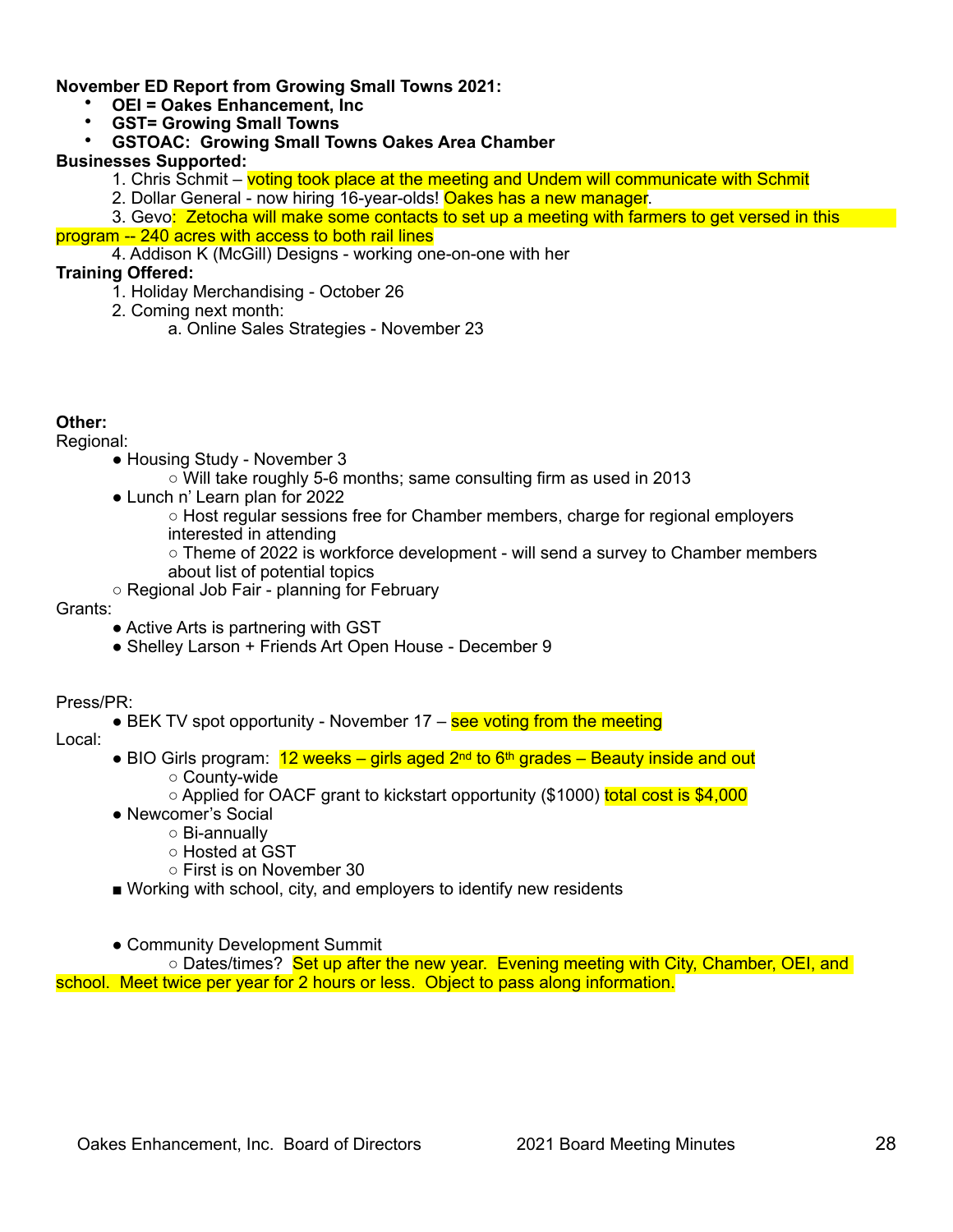

Oakes Enhancement, Inc, (OEI) Date: December 9, 2021 Time: 7am Place: Oakes Community Center Meeting Suite Directors Present: Zetocha, Peterson, Hill, Schnell Directors Absent: Thompson, Forward, Quandt Advisory: N O'Brien, J Hoff Employed/leased: Undem, Secretary Guests: Larry Engel, Kausha Magill, Elle Cline, B Harris, B Haberman

President Matt Hill called the December 9, 2021, meeting of the OEI Board of Directors to order at 7am. The meeting was held at the Oakes Community Center Meeting Suite with four directors, five guests, two advisory and two leased/employees in attendance. Guests were called upon first.

- ⇒ Larry Engel and Undem reporting
- **a.** The sign at the intersection of the school was donated by the Gulsvig Family. No one is sure who owns the sign. The school has been maintaining the sign.
- **b.** It seems there should be updates to the sign as technology has greatly improved
- **c.** Cost for the project is approximately \$58,000
- **d.** Items that need to be addressed:
- **e.** who will own the sign and who will maintain the sign?
- **f.** Who will update the signs information?
- **g.** Undem, Magill and Engel will continue work on this project
- ⇒ The DECA Students: Cline, Harris, Haberman
- **a.** These students developed a project to assist Sight Impaired students with equipment they can use to improve their skills and life experience in the school.
- **b. M(Peterson)S(Zetocha)P: to donate the requested \$2000 to this project. Funds from the Charitable Trust Account.**

⇒ Undem Report (report included in agenda papers)

- **a. M(Peterson)S(Schnell)P: to pay the \$75 annual fee for the Grant Finder program**.
- ⇒ *Duly noted as per the standing rule adopted in November 2021 there were no questions concerning the minutes of the November meeting and no questions on the financials and gaming reports, so they are to be received for filing.*

### ⇒ **Secretary's Report:**

- o Electronic Voting: none this month
- o Correspondence:
- o Membership in EDND: Last year \$275

## ⇒ **Treasurer's Report:**

- Voting on EDND membership (included in agenda papers)
- **M(Zetocha)S(Schnell)P: to renew membership in EDND at the rate of \$275.**
- Real Estate Taxes (copy included in agenda papers) for information only
- BUMP for new windows at KDDR building (copy included in agenda papers)
- **M(Zetocha)S(Peterson)C: to approve the submitted project for new store front windows.**
- Release of funds for Chris Schmit have the requirements been met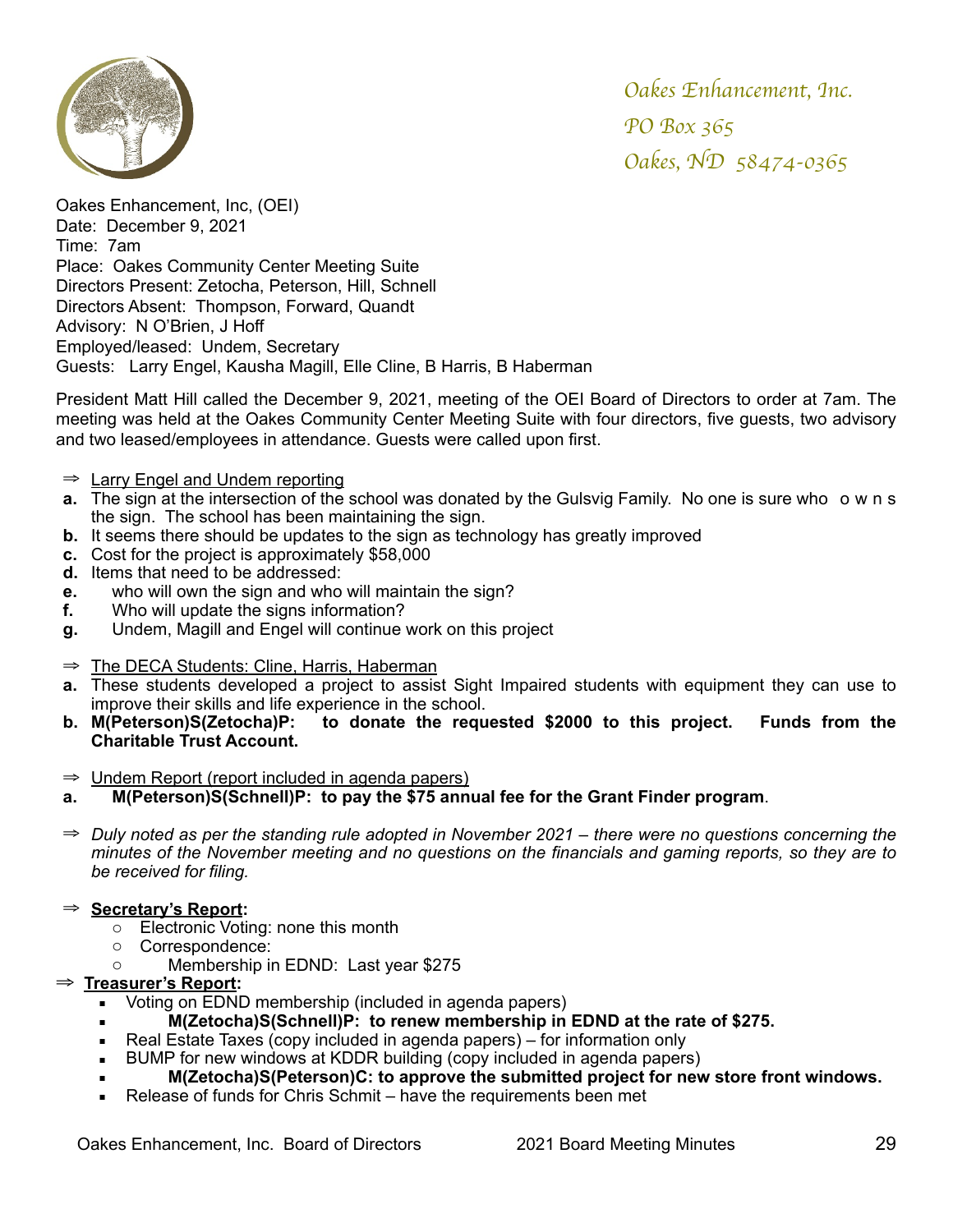Undem will get the necessary required papers (Lease from JT Homan for the building and from Lagodinski for the equipment) prior to releasing the funds.

## ⇒ **Gaming**

- **EXEC** Report: emailed
- **EXECT** Insurance: any updates on how cash banks are managed with other gaming operations
- **Example 2** Zetocha continues work on this management issue
- Request for Funds: Nome Schoolhouse (copy included in agenda papers)
- With no motion to support the request the request for gaming funds will not be honored.

## ⇒ **Business items**

- Financing discussion concerning Oakes Fire Department
- Thompson has not heard back from J. Sitzler
- Housing Development
- Would like to see work done in this area
- Property Inventory
- Would like to have see the updated listing posted
- Status of web site
- Undem reported AvidHawk continues work on the updating the site
- Hill: BUMP discussion for KDDR: letter sent with reasons listed on BUMP program
- For information only
- Vculek land lease due in December
- Paradis Law drafted a new lease and Schnell saw to it that it was signed<br>• Tiny Tornadoes undates
- Tiny Tornadoes updates
- All is good they are short staffed as are most businesses
- Chamber updates<br>• From Magill
- From Magill: working on the holiday promotion, election of new board members and push to make sure people cash their COVID Oakes Bucks which expire at the end of the year.
- There was discussion on the BEK television show. The City did not support the project and OEI participation was based on City participation – Chamber Executive Magill asked if OEI would be willing to participate in the initial third of the cost of the project. Questions arose as to the status of the ad contract with the Chamber. This will be looked into and report back. OEI seems willing to discuss when more board members are present for their input.
- Annual Meeting: Bylaws in the first quarter of the new year
- Date will be the regular meeting date of the second Thursday in March -- this was cleared with Ptacek Financial. (March 10, 2022, at 7am)
- Discussion was held concerning Dr. Rath's optometry business
- Undem will continue to pursue avenues to see if there are potential candidates interested in purchasing the business. Dr. Rath's death left a large hole in the business community.
- Undem reminded the group, the contract with Growing Small Towns needs to be renewed.
- She left the meeting at this time stating she is open and eager to have OEI input into the contract.
- The group praised her service and the fact she admirably carried out all that she outlined in the present contract.
- It was agreed—OEI needs to be more deliberate in communicating any needs or projects they desire to have pursued.
- OEI will work on some things they may want included in the contract.
- Hill will visit with Undem.

## ⇒ **Ongoing business to discuss if necessary**

- CD at Starion Status as part of AHR Construction CD Secured Loan
- **EXECT:** The work is continuing on the project and funds will be requested when a certain point is met.
- ▪

### • **For the good of the order**

- **Board member positions: on hold**
- Board meeting: January 13. 7am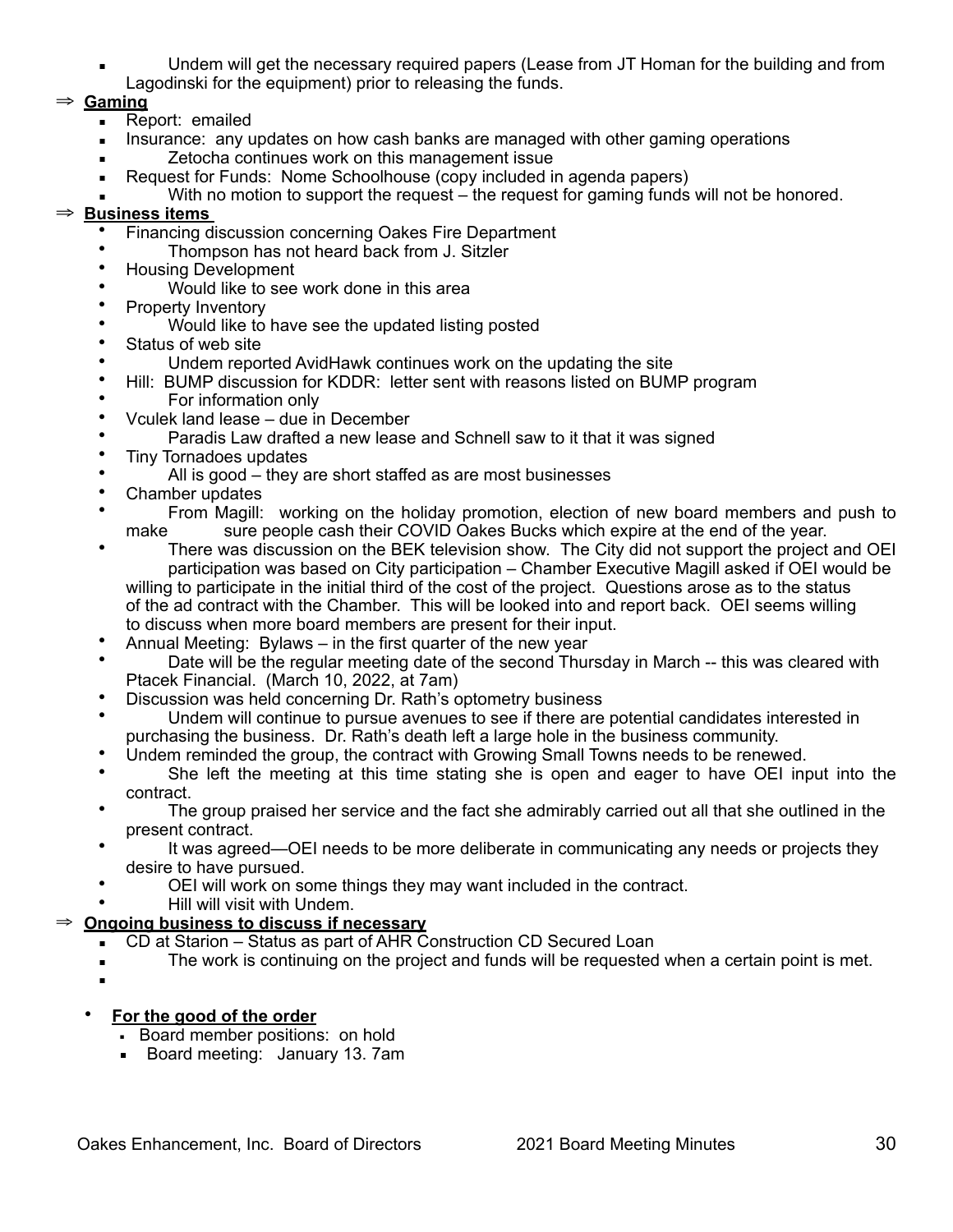There being no further business the meeting adjourned at 8:37am.

Respectfully Reported,

Audrey O'Brien, Secretary Oakes Enhancement, Inc. PO Box 365, Oakes, ND 58474

#### **Items to keep in mind.**

- $\triangleright$  DaVita Building
- $\geq$  Bakery
- $>$  Hollingsworth
- $\triangleright$  Rath Business
- $\triangleright$  Parking Lot behind Beaver
- $\blacktriangleright$  Former City Hall Building

# **December ED Report from Growing Small Towns**

### **Businesses Supported:**

## 1. Chris Schmit

- a. Moved into new space
- b. Undem will get the necessary OEI required paperwork prior to release of the funds
- 2. Dollar General
	- a. Sent an email to Mark about the state of the store